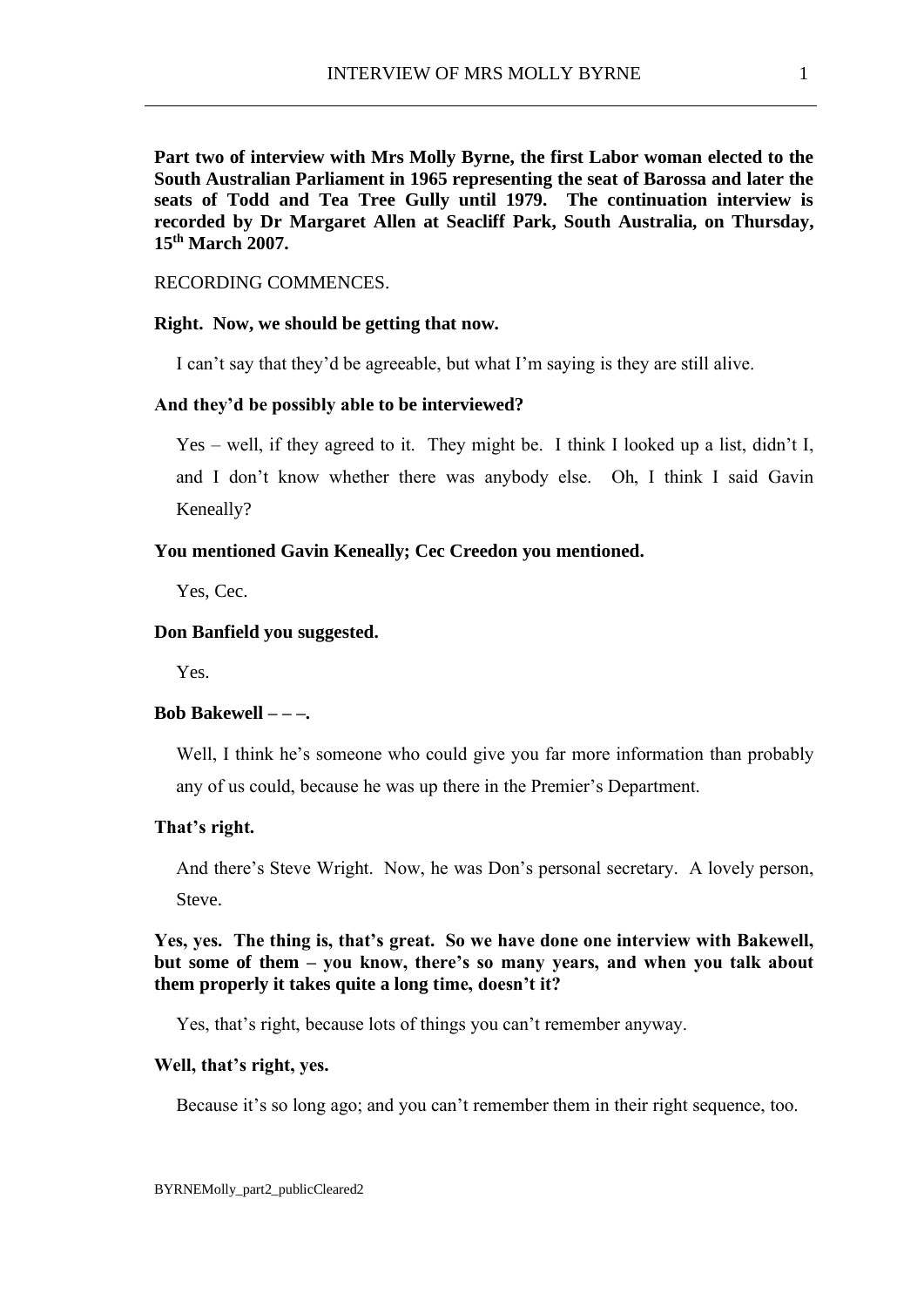## **Well, it doesn't matter necessarily, because we can index this later and say, 'This was at this page and this is at that page' and we can find our way through it. But can you remember your first day in Parliament?**

Yes, I can remember that first day, that the bells rang and I came down straight away, which I needn't have done because they start five minutes before the session opens. And I can remember there was a Liberal Member, he was new and he came down too. And other than that, well, I didn't ask any questions, I just sat through Question Time because I knew that I had to eventually give that address and reply speech.

But what I did find, as time went on, was that you had to bow to the Speaker when you came in and when you left the chamber, and of course when he entered. That seemed to be easy enough, but when I had to leave the chamber I just felt I couldn't bow (laughs) to the Speaker, and so I used to sit at my chair and I'd often sit there too long, although I might have wanted to (laughs) go out for some good reason like going to the toilet, but I just felt I couldn't bow, that everyone was looking at me. But then, after a while, I got used to that and it was just a custom that you just did without noticing that you were doing it.

### **One of the rules of the place.**

Yes. But that's about all I can remember. Except in those days, when I can remember listening to what people said and I can remember thinking, 'I don't know whether I'm good enough to be here.' But then, after a while, I sort of got used to the way business was conducted and the way people spoke on the bills, *et cetera*, and so it just become commonplace.

### **Yes. And did you write all your own speeches?**

Yes, I wrote them. Yes. We did have like the Parliamentary Library, you could go there to do some research, but you might get some ideas from doing that or from what someone else had said in the past. But no, I wrote them and they weren't  $---$ . I didn't give a lot of speeches because of the fact that we were on the Government benches, and our job was to get the legislation through Parliament; and so, as backbenchers, we weren't encouraged to speak because at that time in like the committee stage of a bill Members could speak as often as they liked and consequently sometimes the Opposition would filibuster to hold the legislation up, so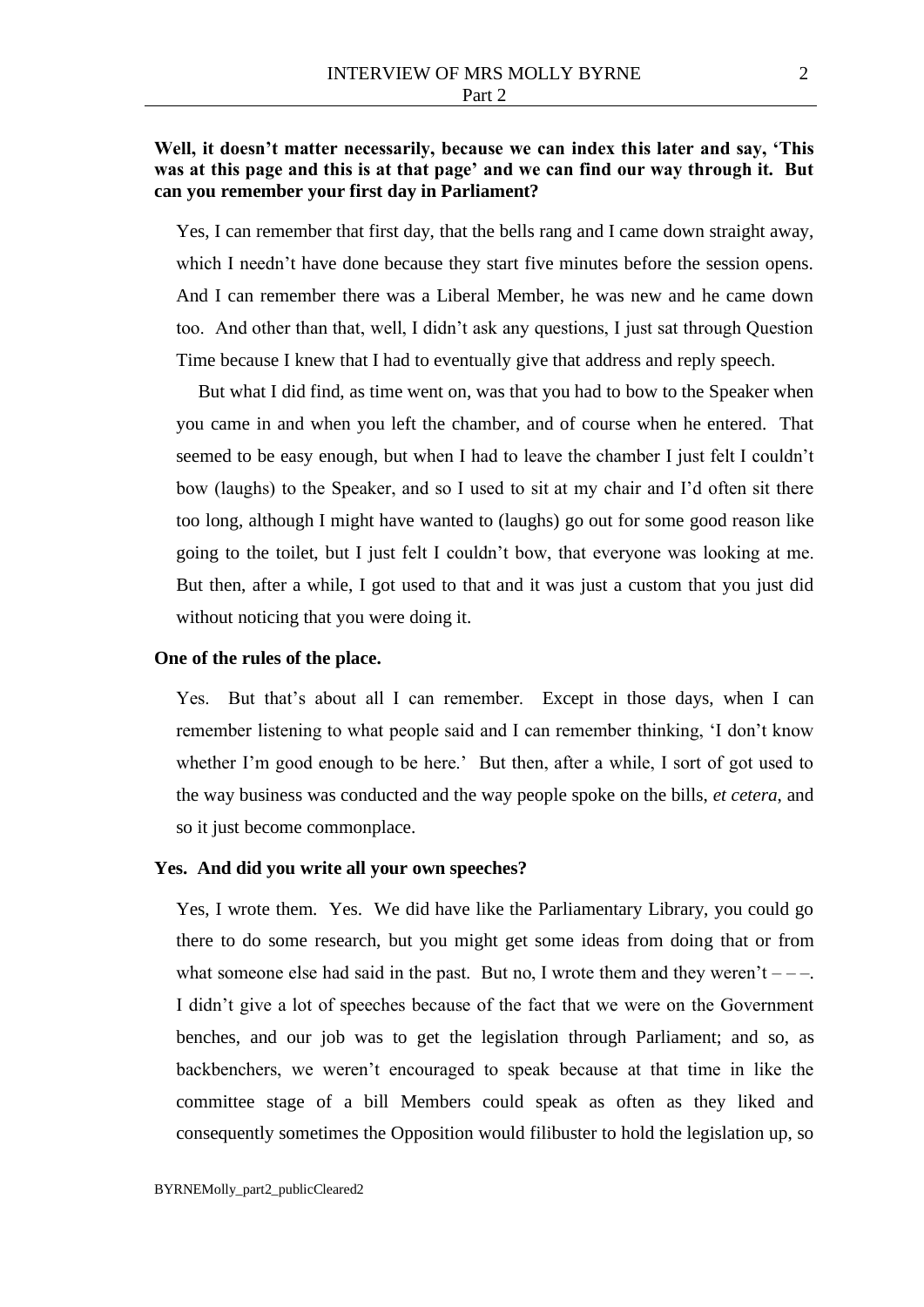us backbenchers, as I said, we weren't encouraged to speak. So I mainly concentrated on questions, mainly concentrated on questions to do with my electorate. And what I did was, after I got a reply, I used to put a copy of those answers in the letterbox of the constituents that were interested in that particular subject – might have been a road-widening, it might have been extension of sewerage to that area, it might have been something to do with the school – so if those constituents were going to be affected, well then I put a copy of that answer in their letterbox, and that's mainly what I did. (dog starts barking) But apart from that, of course  $---$ . (leaves to investigate barking, closes door) Makes a lot of noise next door. He's going to put a fence up and he's had somebody there measuring.

### **That was the dog, yes.**

What was I saying? Oh, yes. Well, apart from that, my time was spent – well, first of all, we didn't have an electorate office, and I had one in my home which meant I had people coming to my home and ringing my home. Then, later – and I'm not sure of the time; I think it might have been about 1970 – Don, who was then the Premier, said, 'We should have electorate offices in the electorate,' so we got an electorate office with a secretary, but before that, as backbenchers, we just shared some secretaries at Parliament House. Of course, I did have an office at Parliament house as well, but people mainly came to your office in the electorate.

### **So they come to your home.**

Yes, and then later, as I said, I got an electorate office. And gosh, it was a great advantage having that. Well, apart from that, of course, so I used to get a lot of problems from constituents, which I was glad to help them if I could, I always tried. At times you didn't have success, but I always tried at least. And also, of course, you went to all sorts of functions in your district and school sports, things like that. So at the beginning there was hardly anything that took place on Sundays – perhaps only something to do with churches – but later, entertainment and sporting events took place on Sundays, so I found often I was at functions or something that took place in the electorate on a Sunday. So it was a busy life, because quite often I went to three functions of a Saturday: I might go to a fête in the afternoon and then, say, a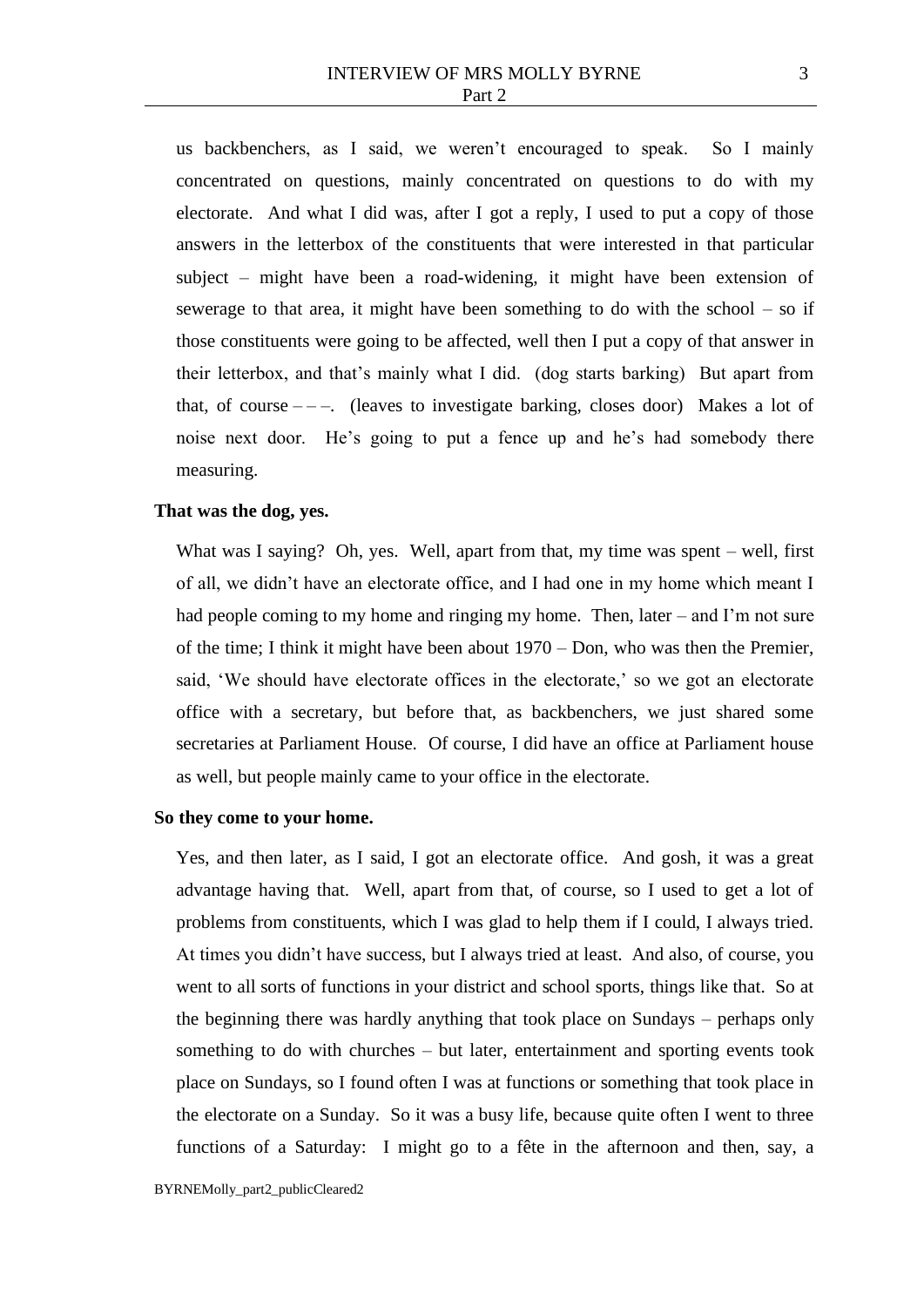presentation of trophies, say, about six o'clock at a sporting function, then perhaps go to a ball, because initially there were lots of balls – but then they gradually dropped off, too. So it changed, really.

### **And in the electorate office then you had a staff member working for you there?**

Yes, I had a secretary there and that made a lot of difference because, when the Parliament was sitting, you had someone there who could take notes. What I tried to do, I tried to interview everyone myself, it wasn't always possible but I tried to do that. But of course also, apart from parliamentary sittings, you had obligations to your political party, so you had meetings to attend; and of course to do with parliamentary sessions you had caucus meetings; but also, after I got elected to Parliament, I got elected to the State ALP Executive and I was on that for about ten years. But in the end it all got too much for me (laughs) and I had to take three months' leave, but I only really took six weeks. I didn't stay in my house to keep away from people coming to the house and ringing out of hours, although I had an electorate office, and I used to come down from where I was staying and meet my secretary and sign any letters or anything that I felt I had to do.

### **So when did you have your three months or six weeks off?**

That was after I'd been in Parliament ten years.

#### **Right.**

So I resigned from the State ALP Executive too, to reduce the workload. Because what happened with that area is that it kept growing, you see. So I started off as the Member for Barossa and then in 1970 I become the Member for Tea Tree Gully and then it got too big again, you see, and it got divided again into Newland and Todd. And so often I was really doing about two people's work, because of the build-up of population. And of course, being a growing area, all sorts of facilities were needed, and so there was a lot of development going on – not just in housing, but of course people needed facilities that were provided by the State Government.

### **There was a lot of haphazard development, I think, to start with.**

There was to start with, but after that it seemed to fill in.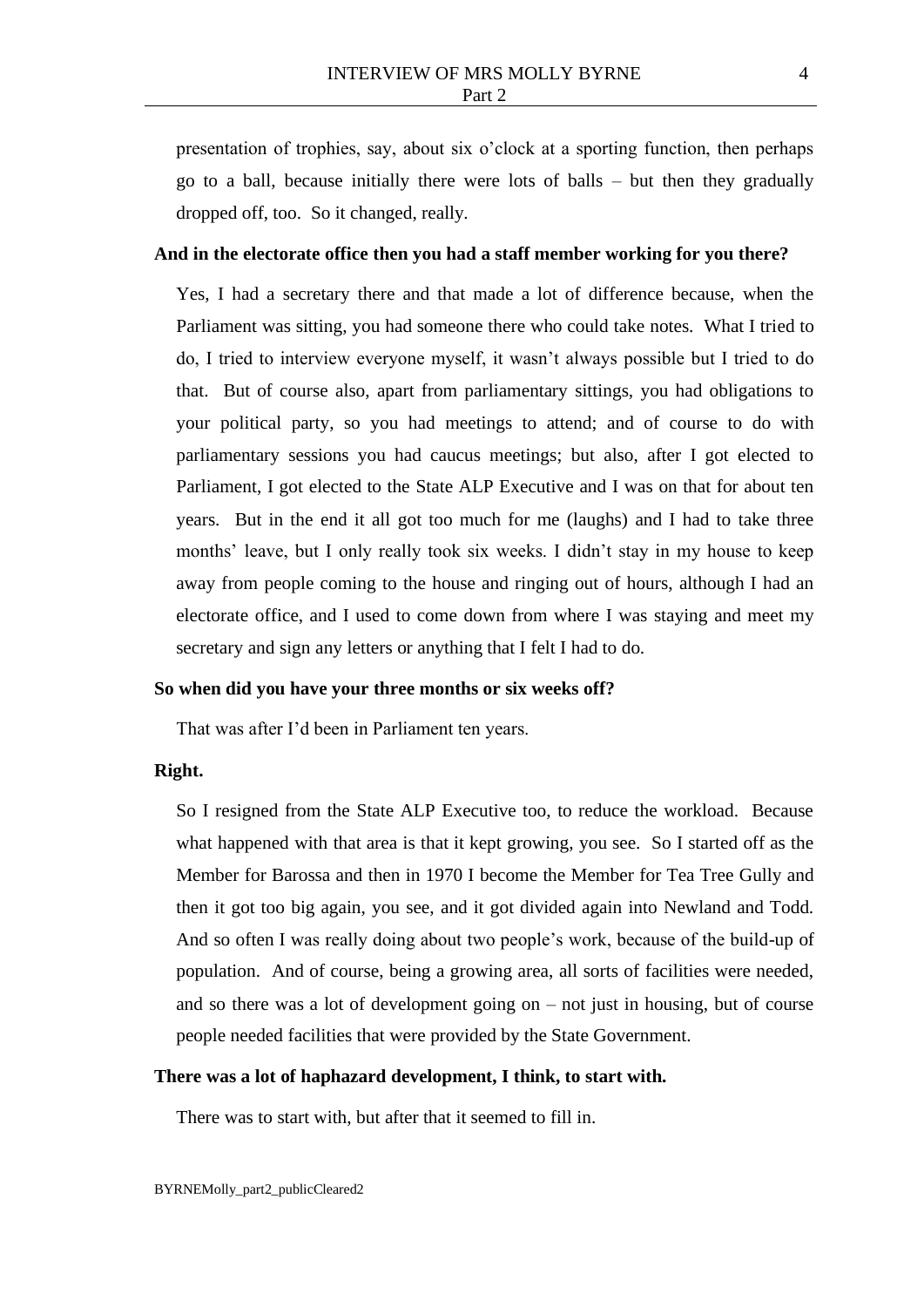## **And how did you manage all that with having a child? Did it really mean that you had to be out a lot?**

When I got endorsed, my daughter was two. When I got elected, she was four. And so I got a part-time housekeeper: she used to come, say, at two o'clock and then, latterly, when my daughter went to primary school, when she went to Modbury Primary School, her children went there too so she used to pick my daughter up with her children and come home and put on an evening meal. So either I'd be home by six o'clock or my late husband would be home by six o'clock. Then, in 1970, he died and so my parents then let their house  $-$  I think they subsequently sold it – and they came and lived with me, because I was out a lot at night, not only with parliamentary sittings but going to functions in the district, functions and meetings. So they lived with me and my mother sort of took over then, because when I started off there wasn't the child care that there is today. So I had to have someone there, I couldn't have managed otherwise.

## **And I notice that often, just looking through Hansard, some of the issues you brought up were about child care and kindergartens and those sorts of issues for young families.**

They were things that dominated people's minds in the electorate, so that was why I spent a lot of time, I suppose, as far as kindergartens were concerned. And there weren't many child care centres, I think, latterly there might have been one or two started up privately. But as far as kindergartens were concerned, first of all I can remember there was a private one and then, later, others got established, I think – I don't know whether they called them 'kindergartens', but something I can remember was established like ancillary to a school, to a primary school.

### **So how long were you in Parliament altogether?**

I was there for fourteen and a half years.

### **And how many elections did you fight?**

I fought seven, which was rather exhausting.

### **My goodness – seven elections!**

And the last one, of course, I got defeated. That was 1979.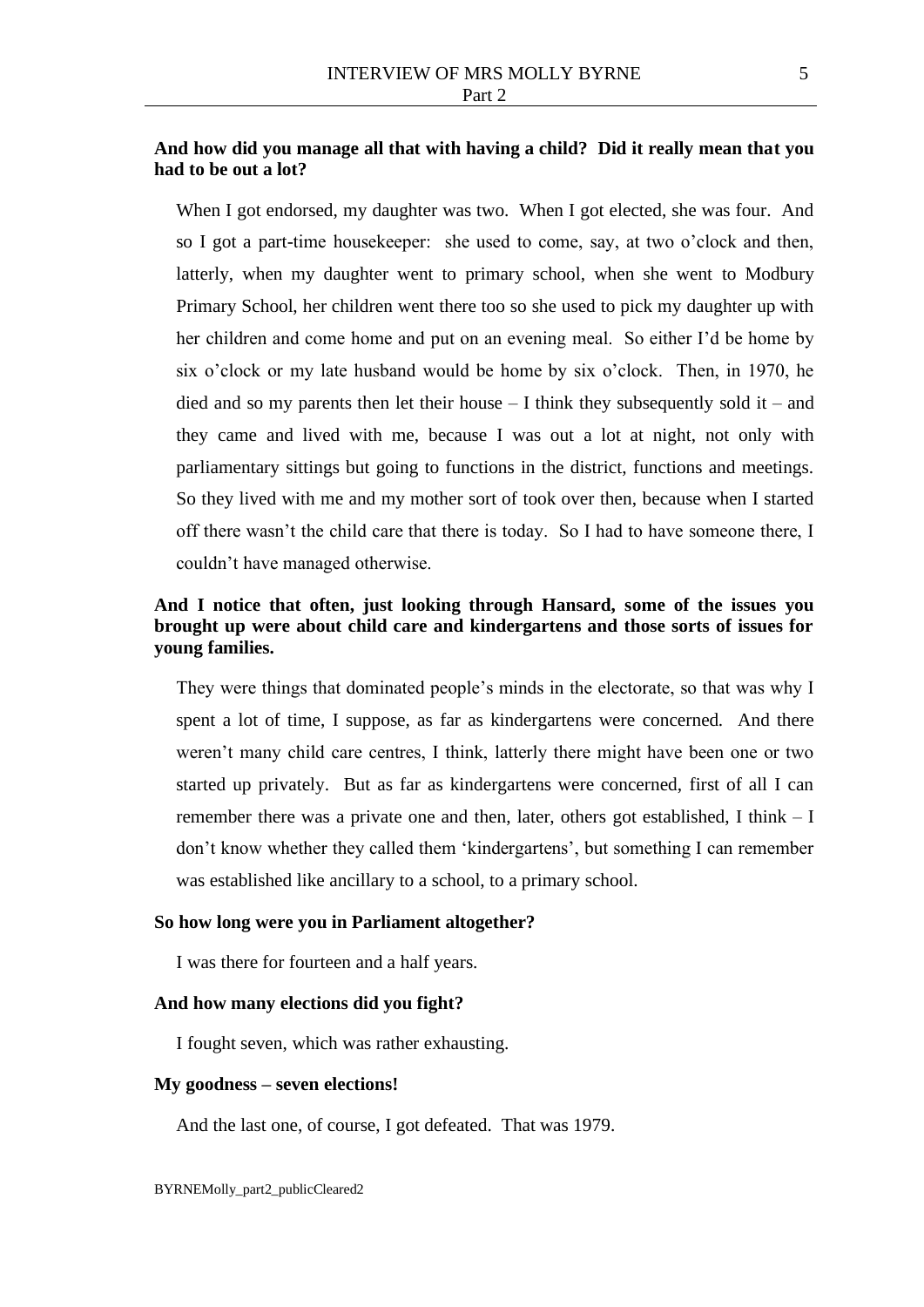## **And I remember you said that you had a feeling that people were saying why was there going to be an election.**

That's right. I sensed that I was going to be defeated, because I was knocking on doors and people would say to me, 'Why are you having this election?' And I couldn't give a satisfactory answer. That was after Don Dunstan resigned through ill health and then Des Corcoran took over as Premier, and this early election got called which the people didn't support. So after that I was approached to stand again for the seat out there, but I declined. And also I was approached, as you probably know – it didn't exist when I started, but by the time I left that was when factions were more or less starting up and I was approached by two sides of the factions to consider nominating for preselection for a Federal seat, but I declined that, too.

### **You felt you'd had enough.**

Yes, I felt that fourteen and a half years  $---$ . I think it's all right if you've got what's a real safe seat, but it wasn't really a safe seat. It became – I don't like to say this, because it sounds as if I'm conceited – but it became a sort of a 'Molly Byrne' seat, if you know what I mean, as long as I kept working, which I did.

## **Well, the fact you had lived there, you had your daughter at school there, you were involved with them all as they coped with every issue in their need for facilities –**

That's right, yes.

### **– must have really tied you in to a lot of people in the district.**

Well, it got that way that even the children would see me and say, 'Hello, Molly.' (laughter)

## **But it's amazing to have fought seven elections in that many years. It was a tumultuous period in South Australian politics in a way, wasn't it?**

Yes, well, there was that much legislation went through, and that was really one of the problems as far as Don's health was concerned. I feel he worked far too hard and he was really the driving force behind the Government. And I think there were signs before he retired that his health was suffering, but he kept working and in the end he couldn't go any longer –

### **That's right, yes.**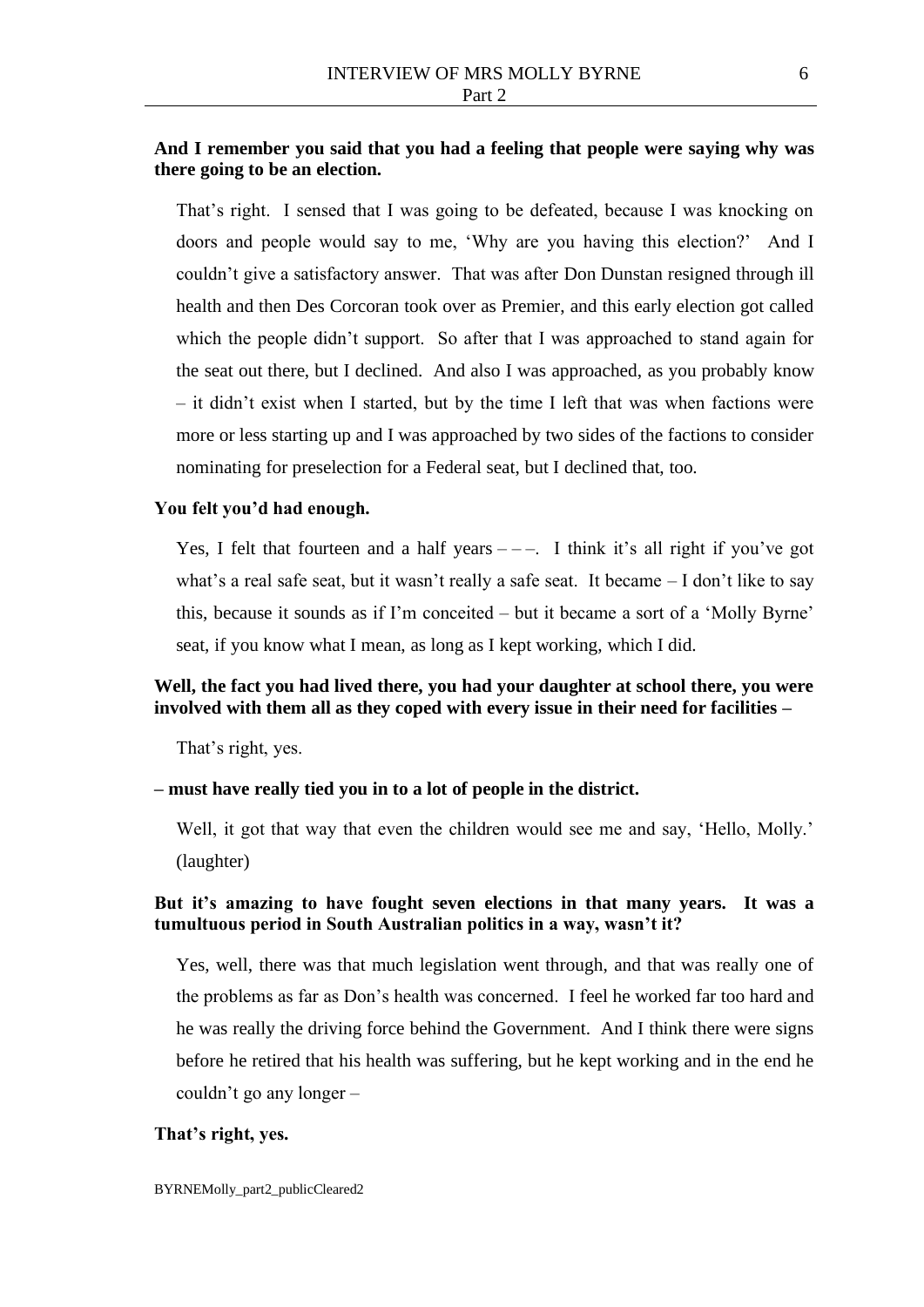– which was a shame for the State.

## **It was a terrible shame. So while you were in Parliament, did you hold any positions? Like what positions did you hold in relation to committees and so forth?**

Well, I was on various committees but I'd have to look that up to tell you exactly. I know I was on the Land Settlement Committee, the Public Accounts Committee, I was for a while Chairman of the Subordinate Legislation Committee, I think I might have gone on the Public Works Committee; yes I did.

#### **And so what did the Subordinate Legislation Committee do?**

Well, what they did was they looked at  $-$  (pauses)

### **Is it regulations or something?**

– yes, regulations to acts, that's mainly what they did.

### **And they were dealt with in a committee?**

Yes, they were dealt with in a committee and then usually they went before Parliament and people could get up and say they didn't approve of them – that's not the right word for it, but that's more or less what it meant – but that didn't happen very often.

### **So were you a chair of that for some time, then, were you?**

Yes, I was Chairperson of that in the 1970-1973 period.

### **And did you ever think of going for a ministerial position?**

Well, I did at one stage but then I never went on with it. I never, ever put my name forward because I really felt I had too much to do within the electorate and I couldn't have managed it. And looking back now I'm quite sure I couldn't have kept up the personal contact that I mainly had with the constituents.

### **Which you felt was very important.**

Well, it was very important, and I felt that was the way to keep the seat for the party, really – apart from the fact that I really enjoyed that part of the work, I found that very rewarding if you could do something for someone.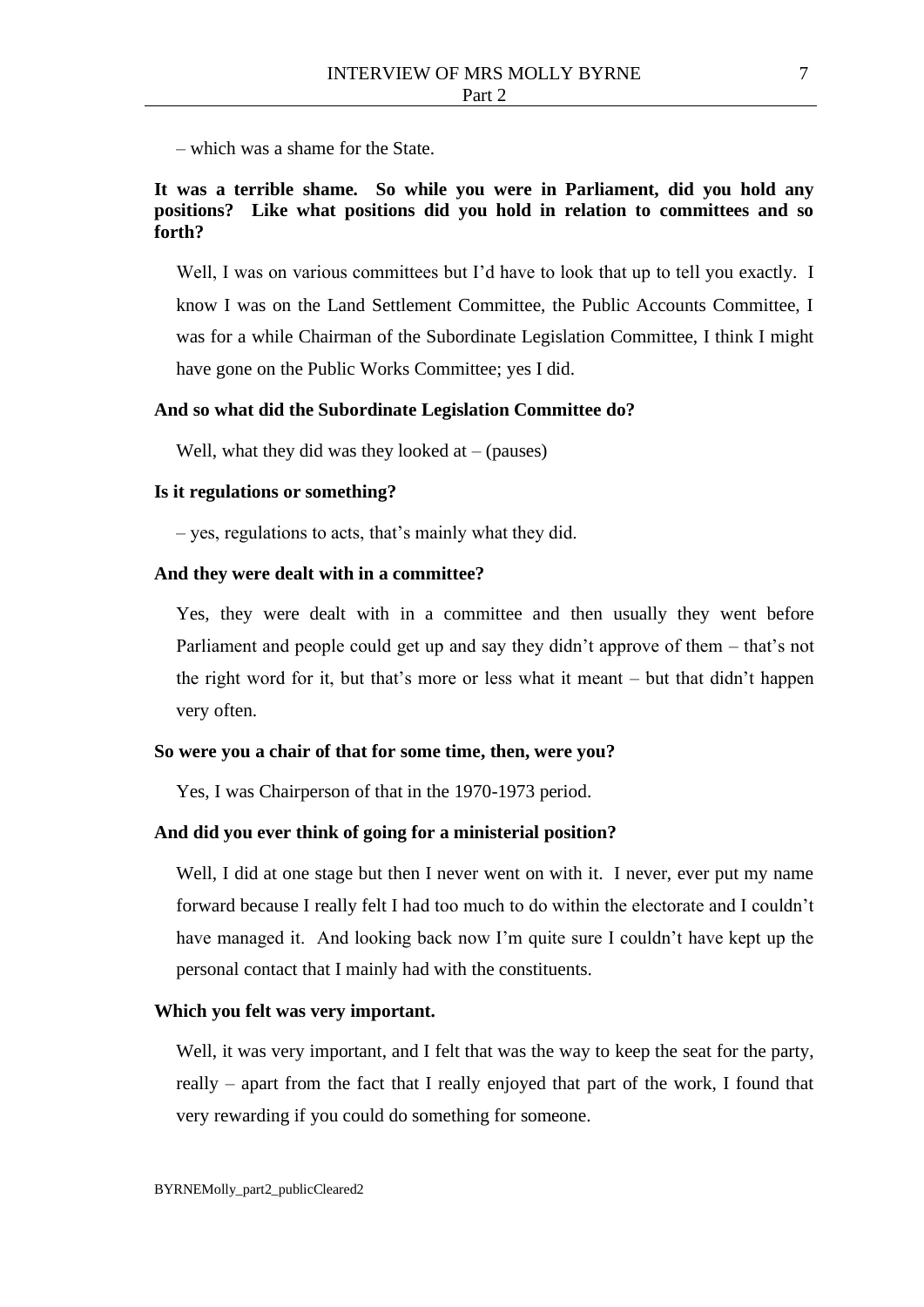## **Yes, you must have felt that you knew so much about the electorate and the different parts of it over the years.**

Yes. Well, my daughter used to try and trick me. She used to say that I knew every street in the district, and so she'd make up a name and I would say, (laughs) I don't know where that is. (laughter)

## **And how was it? You were the first Labor woman in the Lower House or in the Parliament, the first to be a chair of a committee, were you – – –?**

I don't know whether I was the first to be a chair of a committee.

### **The first Labor woman?**

Probably I would have been *that*, but Jessie Cooper and Joyce Steele were there before me, both representing the LCL, and I don't really know what committees if any they went on. Although Joyce subsequently became a Minister. And I got to know them very well, I might say, and I got on very well with them. And when I first went there I remember – I think that was the first day that Parliament sat – Joyce took me for afternoon tea and had a chat to me.

I would just like to add that I was the first woman member of the S.A. Parliament to sit in the Speaker's chair in an official capacity, when on 13 September 1972 I was acting Deputy Speaker.

#### **That was nice. (with reference to the afternoon tea and chat with Joyce Steele).**

Yes, it was. You don't forget things like that.

### **That's right, yes. Because it must have been a very male type of place.**

Well, I didn't notice it like that because of the fact that I knew all the Labor Members before I went down there. In fact, sometimes when they were making their maiden speech I went down to listen. So it was more or less like a brotherly–sisterly relationship. Those of course that went into the ministry, we didn't see that much of them; but those of us who were backbenchers, we all had our own electorates to look after so if I needed any help I could ask one of the Members who'd been there before and I sometimes used to ask Jack Jennings, and he'd give me some advice how it was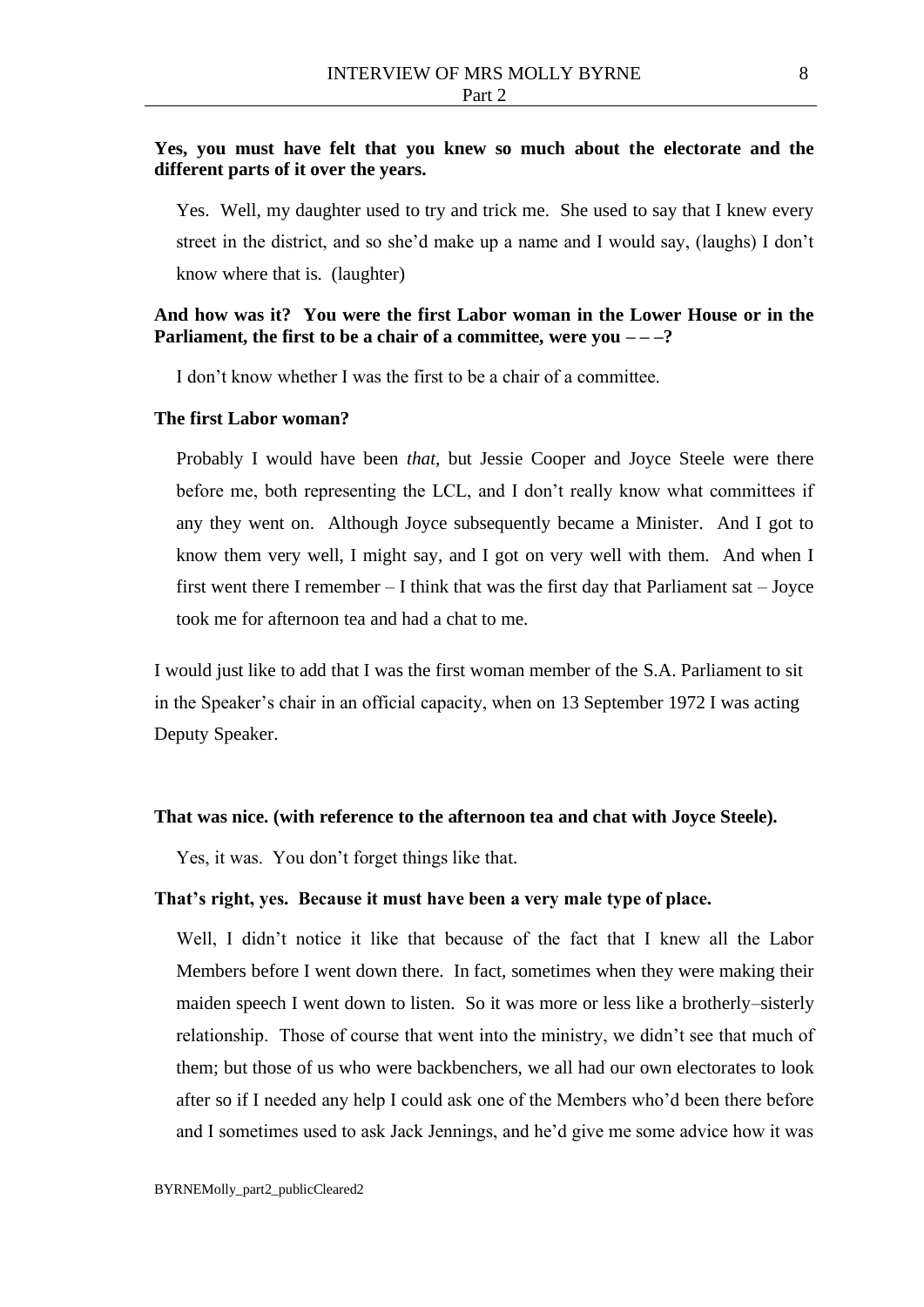best to answer some (laughs) difficult letters that I got sent. So really I didn't find it difficult. And also I'd worked in two Senators' offices, and I had both an industrial and a political background, so I didn't find it difficult. I found it *challenging*, but I didn't find it difficult.

**Yes. I'm just looking at my own questions here. And I was just going to say – I've asked you some of these questions – I noticed in one of the speeches and things that you made, someone said it should be called the 'Molly Byrne Hospital', not the 'Modbury Hospital'.**

Oh, yes. I didn't know (laughs) they said that, actually. Well, since the Hospital got opened – and I don't know whether it was last year or the year before, they invited me out there for some celebration, so I think that was a great achievement, not just for me but for the Labor Party for having that hospital erected, and really it was something that was needed in that area.

## **Just reading through the Hansard, it seems some of the Liberals opposed there being a hospital there.**

Well, I don't know that they *opposed* it so much; I think they more or less sort of perhaps slowed down its erection, that's probably the best way of putting it.

## **Because there was that period, wasn't there, from 1968–70 when – was it the Steele Hall Government was in, wasn't it?**

That's it, they were in that time. So some of the things we intended to do between '65 and '68 of course weren't started or completed, that's what it amounted to, and then things didn't proceed – well, some did but some didn't – during that time, and then once we got re-elected again in 1970 we sort of got going again where we left off. (laughs)

## **So in those various elections, you mentioned in the first election that Don was your campaign director: was he involved in any of your subsequent elections in that same way?**

No, he wasn't, because by then he would have been the Premier, and then of course he wasn't Premier in the 1970 election, but he was used everywhere, all over the State; and of course later on television, he was used in the forefront on the television, and some of us weren't used. So subsequently I used to have Jack Jennings MP as my campaign director and I think Senator Arnold Drury supported him.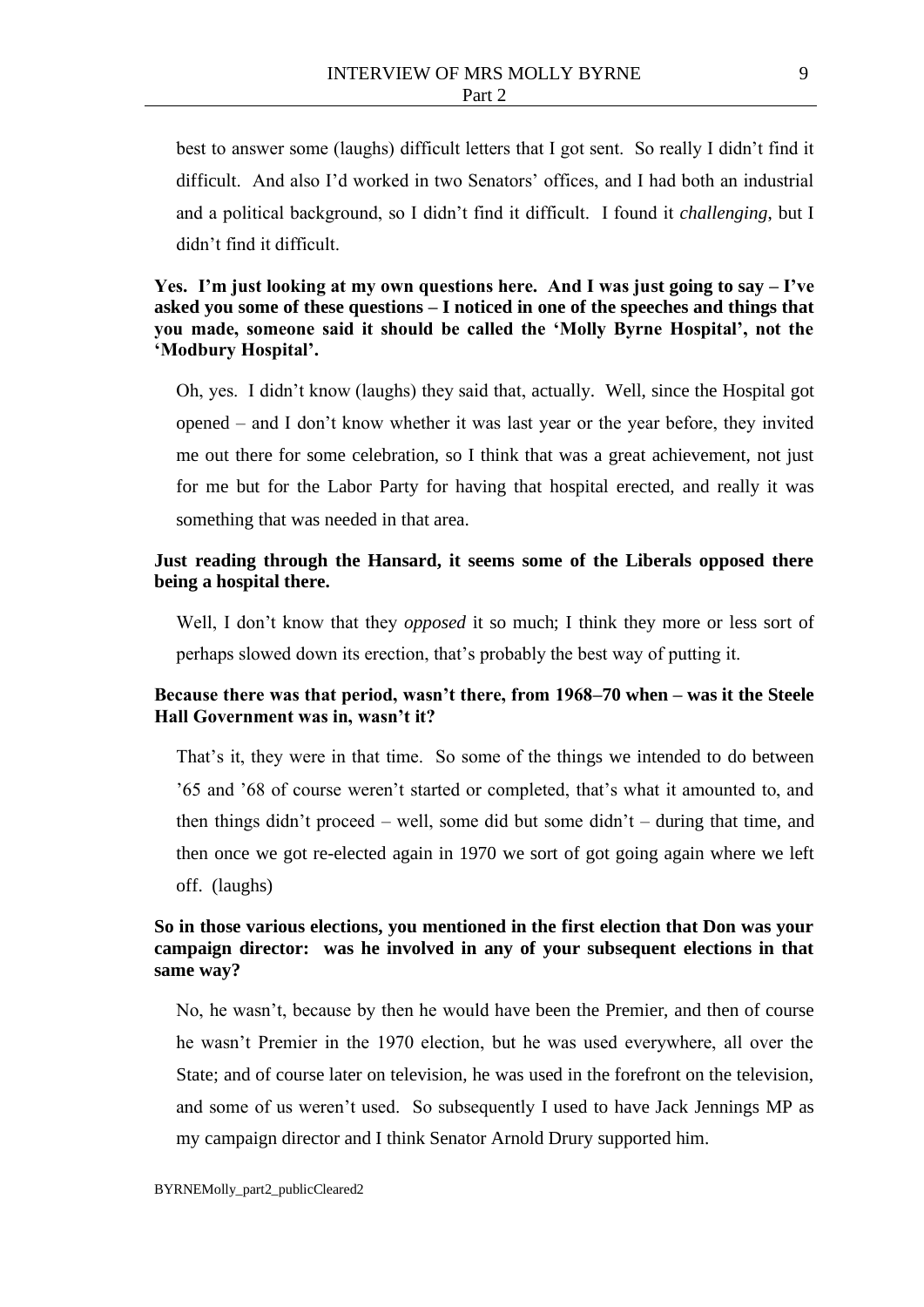## **But it sounded like, to me, when you described that first campaign and you said that Christmas before that first election you knew every weekend what you'd be doing, that you were obviously very much your own campaign director too, perhaps.**

Well, I'd had quite a bit of experience, and from that December until the election took place in March I did have a program worked out for the whole period, and I stuck to it. And it paid off.

## **One of the big things that the Dunstan Government did in those early years, of course, was electoral reform and changing the Legislative Council franchise.**

Well, I think they were the two most important things, frankly, because we had fought for political reforms always, and finally we achieved it. And often I wonder how we ever achieved getting adult franchise for the Legislative Council. I didn't think we'd ever achieve it (laughs) while I was there, but we did, and I think Don Dunstan with Hugh Hudson were more or less responsible for that, their tactics.

## **But it must have been something that also won out in the electorates, like your electorate.**

What do you mean?

### **Well, were you out enrolling people or talking about that issue?**

I think originally people didn't know what the Legislative Council was, and we used to go out at weekends and enrol people on the Legislative Council. I think some of them thought when you talked about the Legislative Council they more or less associated it with the *local* council. I don't really think that people understood a lot about the parliamentary system originally, but I think as time went on they did because that seemed to be often the focus of our policy.

#### **Because compulsory voting was brought in for that as well, wasn't it?**

What, for the Legislative Council? I don't know that it was; I think originally it was voluntary voting and enrolment, but because the election would have taken place the same time as the House of Assembly they would have been given two ballot papers.

**Yes, that's right. And I noticed one of the Liberals said, talking about the redistribution, I think Sir Norman Jude said it was the 'rape of the country electorates', that they were concerned that the rural voters would lose their power.**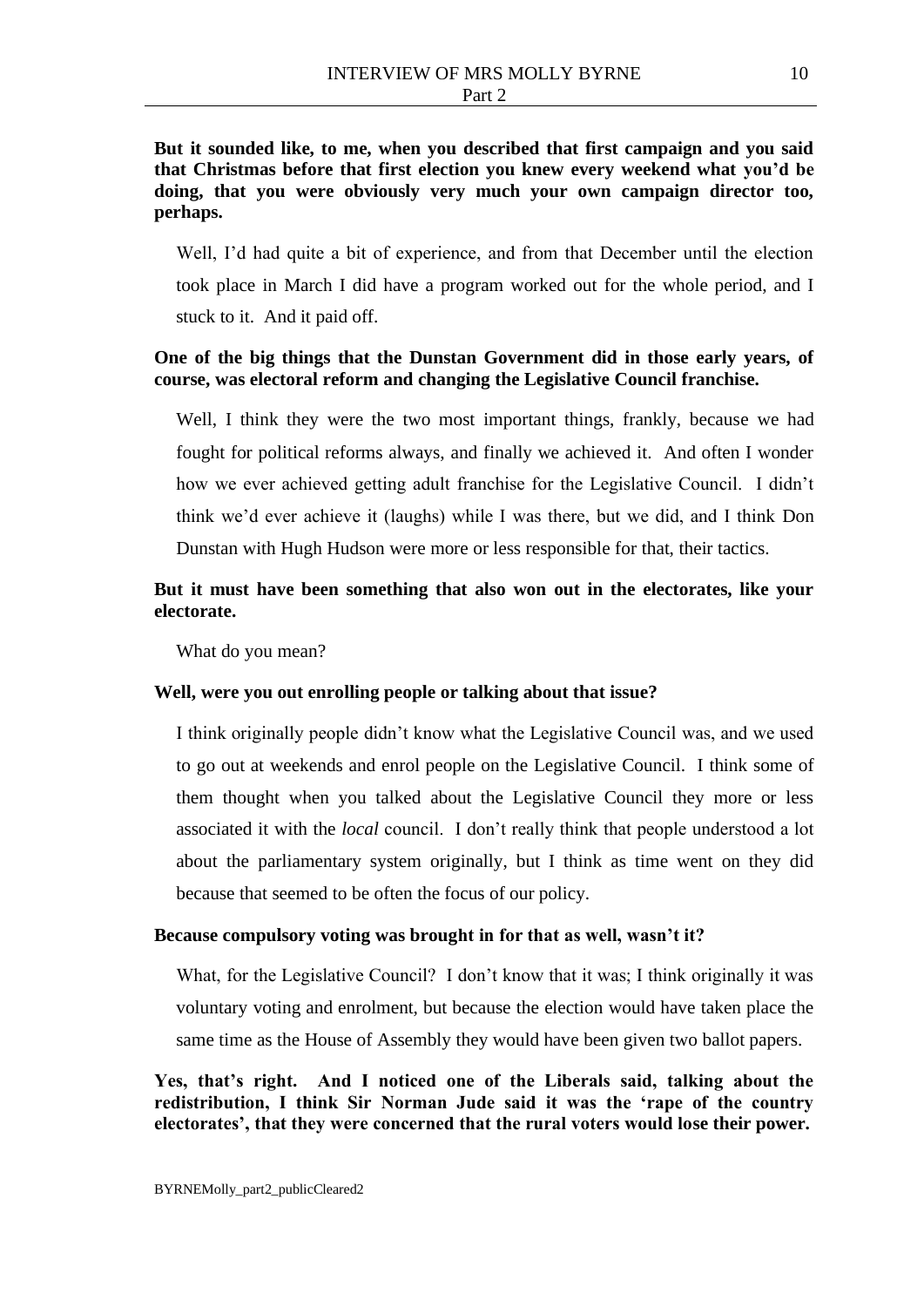Well, yes, they would have said that. But the point was  $-1$  presume you're talking about the Lower House now –

#### **Yes, I am, sorry.**

– yes. Well, originally, as you know, the electorates were weighted in favour of the country electorates. I think in the case of Jack Jennings's seat, which was Enfield, I think it was about a ratio of seven to one in favour of the country. Well, obviously that wasn't democratic and so gradually we finally got one-vote-one-value for the Lower House, with I think a ten per cent tolerance, and really that was a tremendous achievement.

## **Yes. Well, it must have been so dispiriting in the Labor Party before that, all those years in the '30s and '40s when it wasn't possible, really, to win – or virtually**  *im***possible to win.**

Yes virtually impossible to win. And that's why I say it was such a great achievement, because it was something we'd strived for so many years.

## **And your father, was he helping you quite a lot – because he was in the local branch?**

Yes, he used to help me. But he also died while I was in Parliament. I can't remember when, I should be able to. But my husband died first, in 1970, and then my father died. I can remember at the time some people thought it was my father who'd died because he'd been sick, but it was my husband. I think he died about 1977.

#### **But you said he started up the Tea Tree Gully Branch.**

Yes, he started the Tea Tree Gully Sub-Branch.

## **And I was just going to say one of the other things I sort of felt, looking through all of the speeches and remembering, too, some of it, that quite a lot of the legislation was around making business behave in an ethical, accountable way to people – I mean, like real estate or builders or car salesmen and so forth.**

Yes. The Government put through a lot of consumer legislation, and that was really necessary at the time, and I think that's also one of our greatest achievements. And also the licensing of builders, because originally anyone could set up as a builder whether they had qualifications or good financial backing. But then, finally, when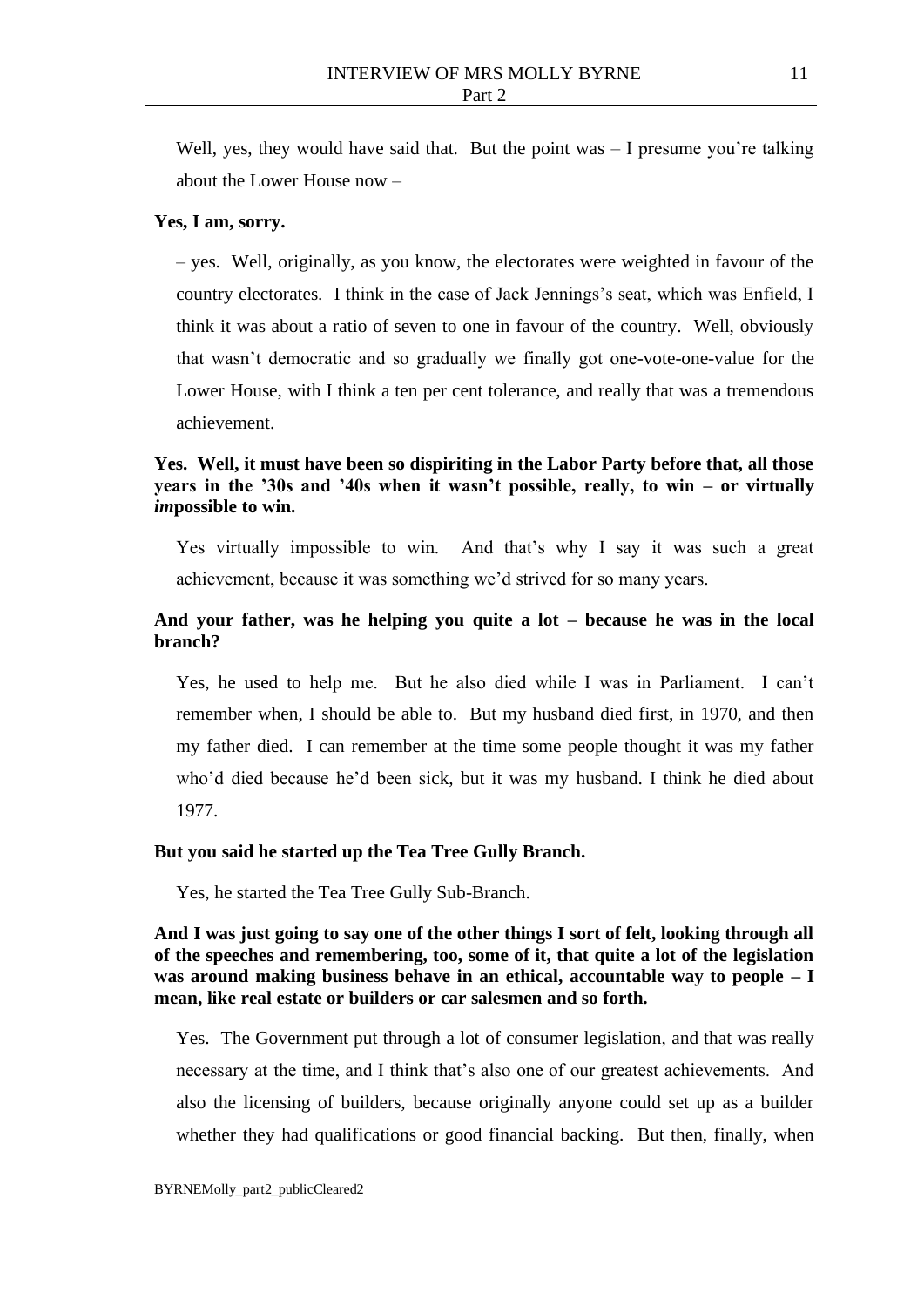the regulations were brought down, that was very helpful to people who'd purchased houses or had houses built and perhaps had a problem.

**I noticed that the people on that Licensing Board, the Builders' Registration Board or whatever it was called to start with, a lot of them came out of the housing industry; so somebody said that Dunstan had a style in politics where he'd somehow sort of get people who were almost opposed, in, and get them involved.** 

I can't remember that, who was on it originally.

## **People [from] Housing Industry Association, Master Builders' Association, those sorts of people.**

Well, there wasn't opposition from *all* the builders to it. I mean, really, there'd be only a minority of builders that would have been causing problems.

# **Yes. But causing problems to people in your electorate.**

Well, there were problems like that and that was one of the things I think you'll find

I talked about in my maiden speech.

## **Yes. Yes, you did. And you seemed to have quite a most detailed knowledge of building practices: is that something you had to build up over the years?**

I don't think I did, really. (laughs) I might have gained knowledge, through talking

to people who had problems, but no, I didn't have any background in that direction.

## **I was going to say, too, I note that – one of the other things the Government took on was about the power of the police and the need for the police to be under political control, with the Vietnam Moratorium Royal Commission – – –.**

There was a Royal Commission into that, as you know, and then the Commissioner brought down more or less in favour of the Government. And so I don't know whether it was done by legislation or regulation, but there was an alteration in that respect. I can't tell you exactly what the alteration was, but I know it meant that the police would be then under some Government control.

## **And also the whole issue of the Dr Duncan case seems to have been a similar thing – not about political control, but about police perhaps not behaving.**

I can't remember whether we altered anything subsequently to that happening.

## **One of the other things I was looking at, I notice that you were involved with the Single Mother and Her Child organisation. Can you say something about how that happened?**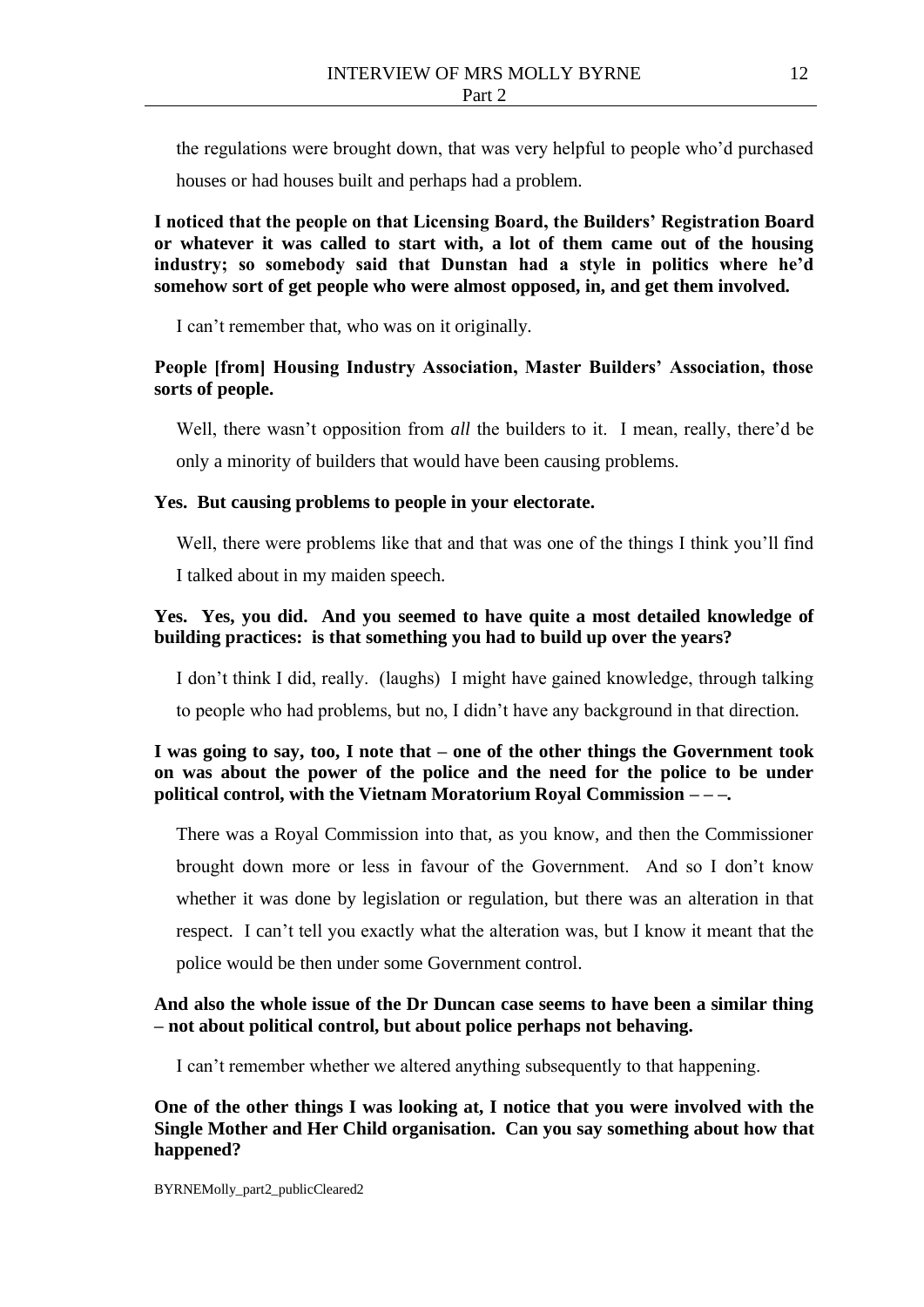Well, I can't remember all the details of that, but I think it was because there was a woman in my constituency who was in that position, being a single mother with a child, and I have a feeling that she started it up and consequently got me involved.

### **You seem to have brought in deputations from them and – – –.**

Yes, I can't remember everything I did associated with them, but I can remember that I was involved with them for some time.

## **And that you seem to have brought up some issues, some women's sort of issues, through your time in Parliament.**

I didn't bring up a lot of women's issues because of the fact that I was elected to represent both men and women, and often problems say of women would be the same for men and *vice versa*. So I didn't concentrate on women's issues. If I'd have been in the Legislative Council I probably could have, but in the Lower House I didn't do that. I mean, I was glad to see some improvements for women, but I didn't concentrate on them.

## **No – well, a lot of your questions are about things like roads and transport and – – –.**

That's what interested people. And that interested both men and women. And their children, too, as far as schools and kindergartens, *et cetera*, were concerned. I think they called them 'pre-schools', when I think about them, attached to schools.

## **Yes, I think you're right. So you said that you felt the consumer legislation and the electoral reform were some of the most important things; I'm wondering what else you felt that was very important that that Government did.**

I think removing the death penalty; and, which (laughs) isn't the case now, the setting up of the State Government Insurance Commission; and the starting of a State Lottery: they were Government undertakings and [Government-]run *then*. But other than that I think it's mainly the consumer legislation – and legal legislation, because when Len King was the Attorney General and subsequently Peter Duncan, they put a lot of legal legislation before Parliament, a lot of amendments were needed to various acts. And then, of course, as you know, Len finally retired and he became a judge. But we owe a lot to both of them for what they put through; and before that, of course, Don concentrated on it.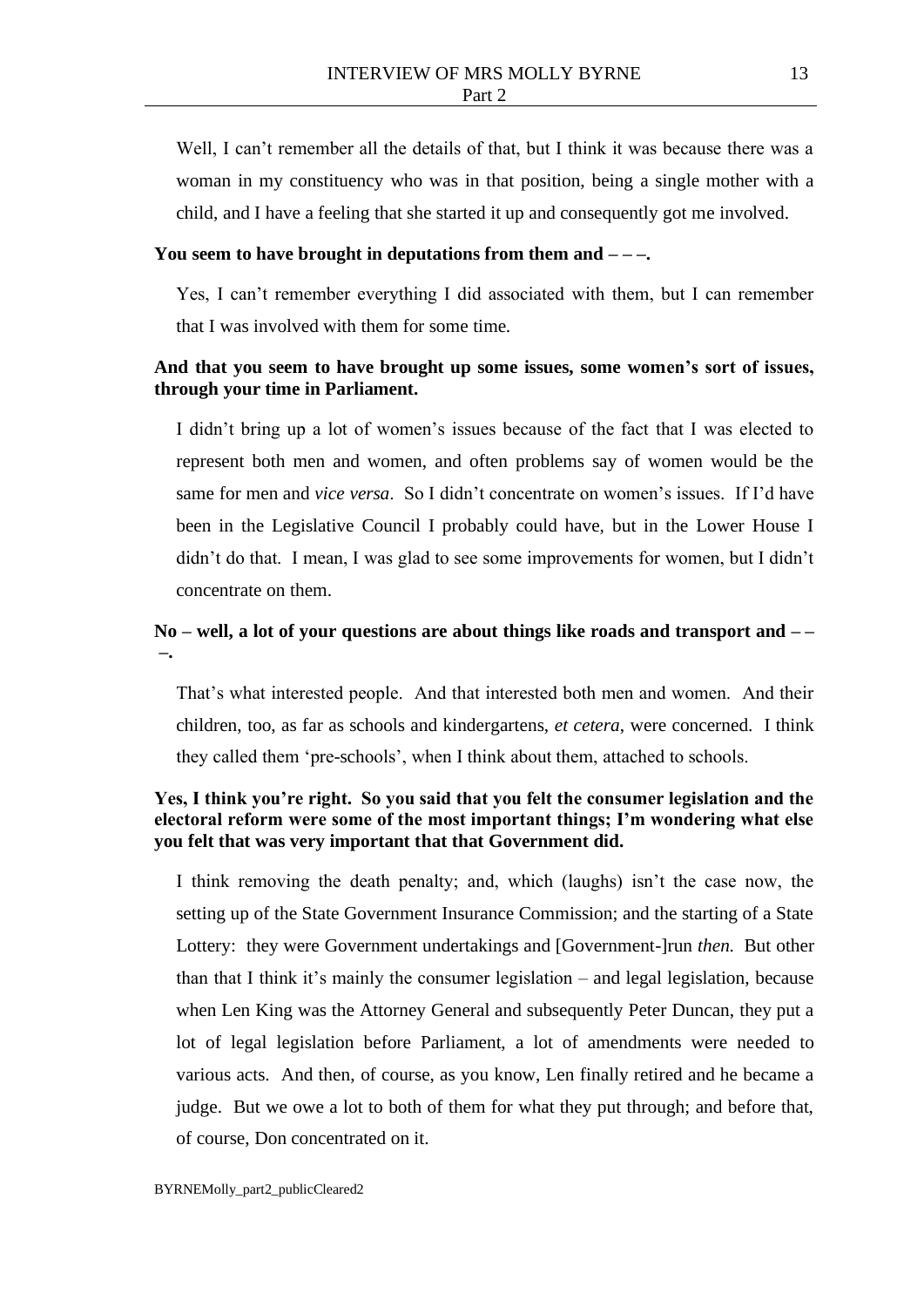## **So when these new measures were coming up, did they come out of Dunstan's ideas or do you think they also came out of other – – –?**

I think some of it would have been Don's ideas. But, see, some of it would have been Party policy, which we had a really big platform then, because (laughs) we hadn't been in government for so long, so there was a lot to be done – and I think that was one of the problems, that Don was the driving force and trying to get so much done because we'd been in opposition for so long, it was the main effect on his health.

## **And one of the things, of course, you were involved with was what later became the O-Bahn, was the getting a sort of tramway or service out to your area.**

Well, that did come up but that really come into effect, from memory, after I left that was opened. But that was something that was really needed for that area, it's been a boon for the Tea Tree Gully area.

#### **You can get into town on it.**

Because before that, originally you had to drive down the North-East Road and buses had to go down the North-East Road, which meant sometimes there'd be like a buildup of traffic and people were held up. And I might say that originally there was a private bus service went out there, and it was very well run and they were lovely people that owned it, but as the population grew something else was needed.

## **Yes. There were all those little bus services up into the hills and everything, weren't there –**

Yes, that's right.

## **– those little private bus services that finished at five o'clock or six o'clock or something.**

Yes, that's right. No, I can't remember what time they finished, but I knew the people that owned it and they were very nice people.

**I notice one of the other things that came up in your ..... was some discussion about pollution and the environmental issues, I don't know if that was something that you became interested in over the years.**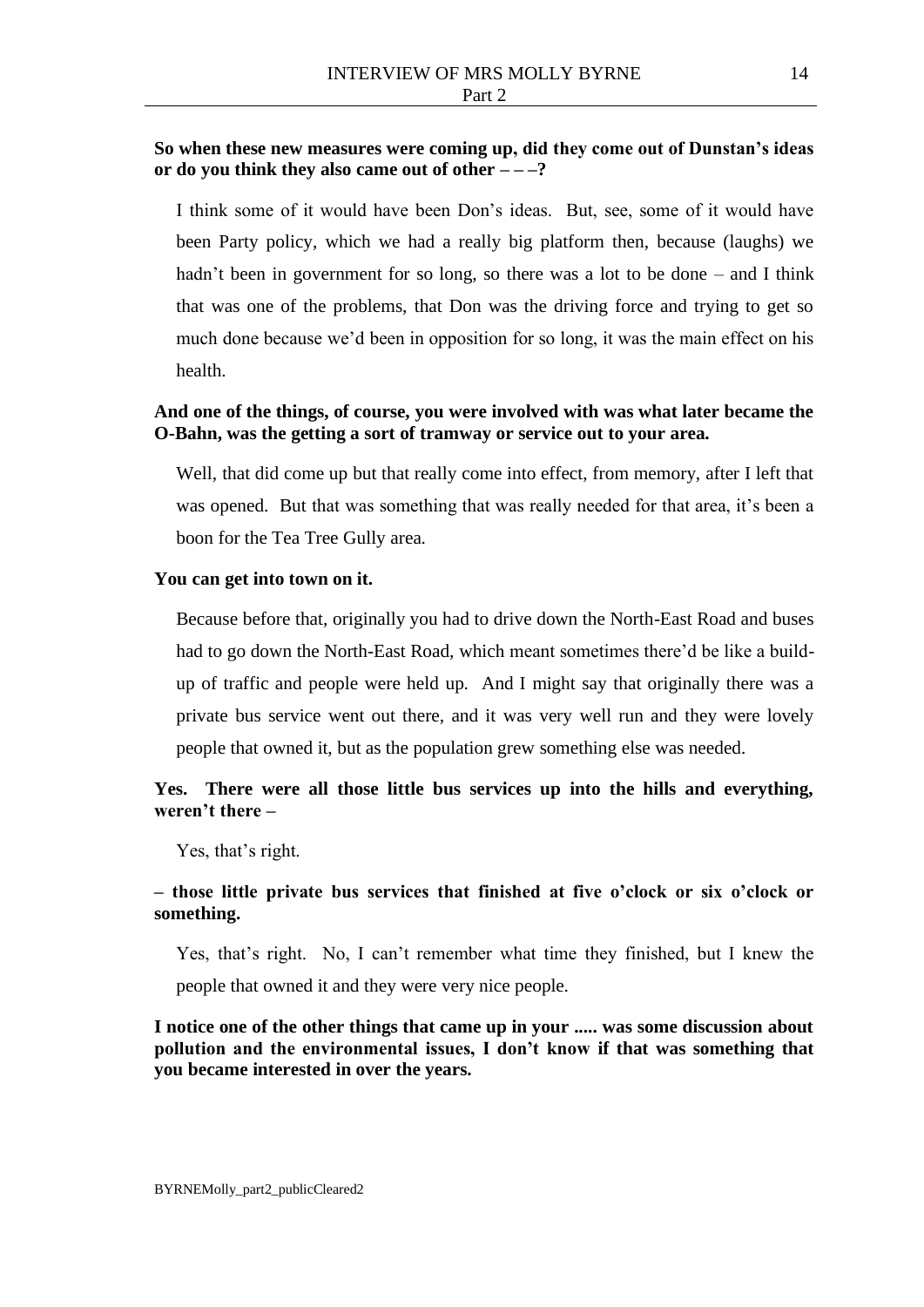If I did I can't remember it very well. I don't really think that the environment was such an issue then. It certainly is now, it's practically top of the list now, but it wasn't then. It wasn't something that people brought up very often.

## **Yes, I notice quite early on you were talking about things being biodegradable – I mean, this is it: I've been able to read your speeches that you've probably forgotten.**

I have, I'll have to read them myself! (laughs) I can't remember the last time I read them – probably when I gave them.

## **And I noticed also one of the other issues that took up quite a lot of space in the Parliament was the abortion law reform.**

Yes. Well, when that came before Parliament I had to make a decision as to whether to vote for the reform or whether to vote for abortion on demand. As you know, Mr Dunstan voted for abortion on demand. I voted for just the reform, because I really felt at that time that my constituents weren't ready for abortion on demand.

## **Because there seemed to be petitions, quite a lot of petitions of various points of view being presented at that time.**

I remember in the gallery at the time there were people sitting there from various churches and more or less watching, I suppose, how we were going to vote and what we were saying. But I can't remember anyone out in my constituency presenting me a petition, but on matters of conscience we had a free vote and we could vote how we liked. The same as homosexuality, things like that.

### **And you mentioned last time I think about the Casino vote.**

Oh, yes. Well, I voted against the establishment of a casino. Mainly I suppose on how I viewed gambling, I presume. And I think it was the right decision at the time, and if I was still there now I'd probably vote against it now.

### **There's a lot of misery caused by it, really, isn't there?**

Yes, there is. I mean, originally I think there weren't supposed to be poker machines there but, as you know, there are poker machines there; these things gradually happen. I can't see anything wrong with gambling, I take a Cross-Lotto ticket every now and again, and if someone knocked on the door (laughs) with a raffle book I'd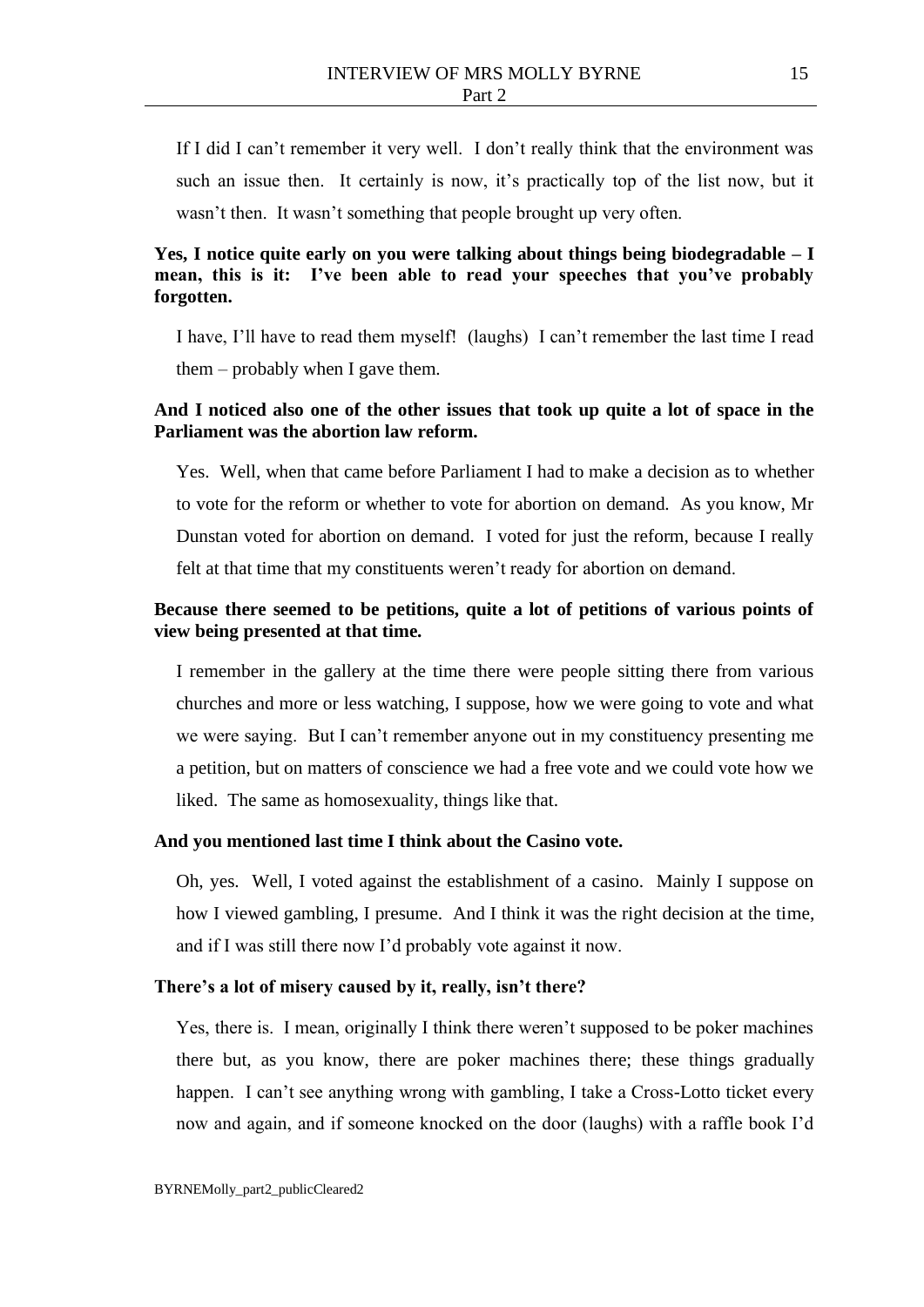take a ticket in the raffle; but – as long as it's not overdone, gambling, it's quite all right, but unfortunately some people get carried away and spend more money than they can afford to.

## **Yes. And planning legislation was another very important thing that the Government did, wasn't it?**

Yes. That was one of the things, I think, that was tackled right at the beginning, and I can't remember whether they put through a new act or made amendments to the old one, I can't remember that. But it was needed, definitely needed. And also restricting building on the Hills Face Zone.

### **Planning would have been quite important out in your constituency.**

I don't know that it affected it, really. I can't say that it did. It might have been perhaps regarding parks or setting aside a certain amount of land for reserves, but that's about all, I think.

### **And, Molly, I wanted to ask you about the industrial legislation and changes that the Government brought in and what you felt was important there.**

Well, I think one of the main ones was workers covered if they had an accident to and from work. But whether that's still in existence I'm unable to tell you.

## **So were you involved with the Executive and the unions on discussing the sort of changes that needed to be in people's – – –?**

No. That would have been laid down in Party Platform. And if it was necessary, I

think Don had dialogue with the unions on certain matters, but I was never involved.

### **And how did he get on with the people in the Union Movement, or how was he – – –?**

Very well, as far as I know. I don't think he had any problems.

## **Just one of the small changes I think that came in quite early was for weekly-paid Government employees were only allowed something like a very small amount of sick leave per year.**

That would have been under the *Public Service Act*, yes. There were quite a few industrial reforms.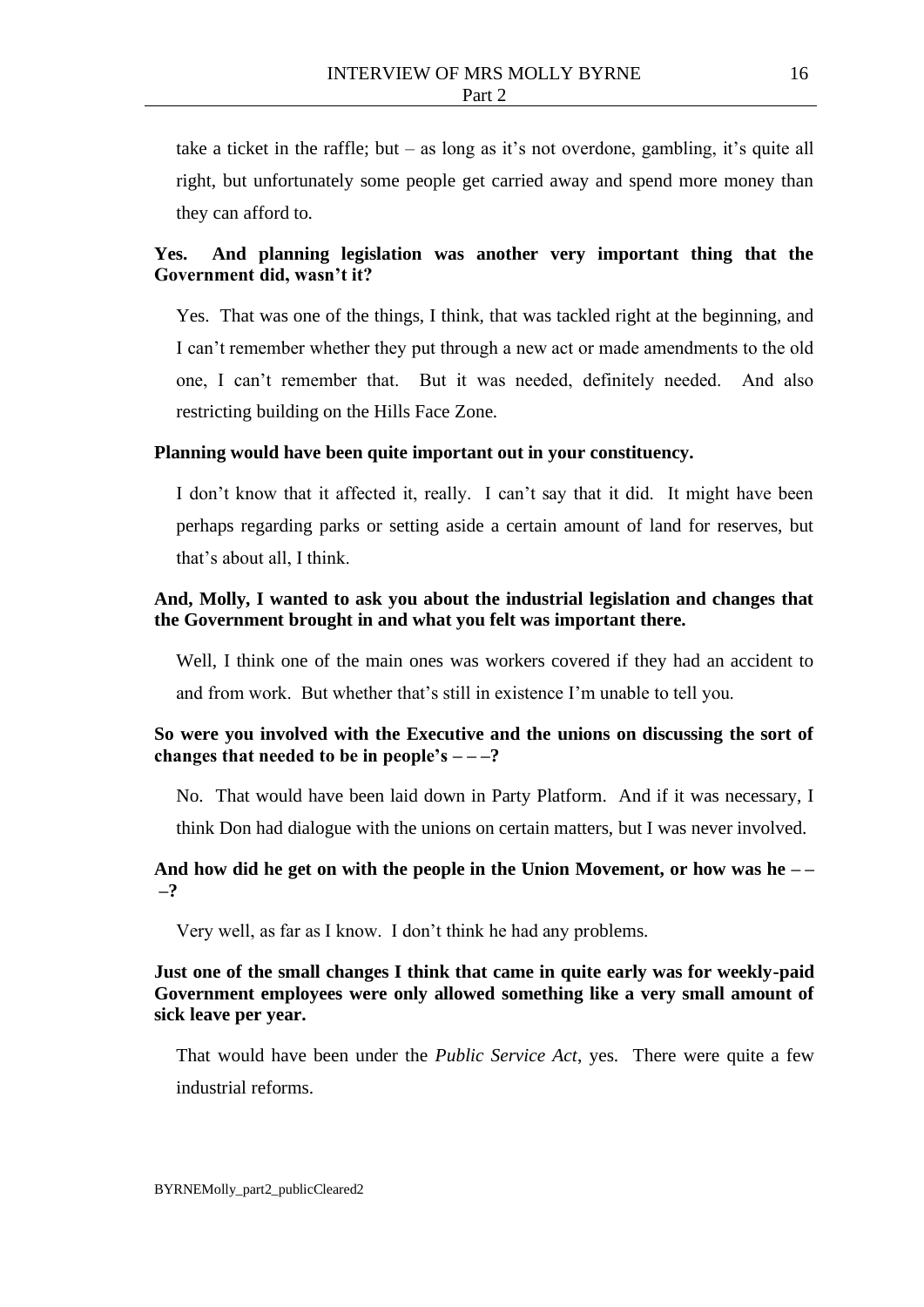## **Give people more rights in the workplace. I was going to ask you, too, how do you think the Whitlam Government, what impact did you think that had on the Dunstan years? I know that '75 election was quite a difficult one, wasn't it?**

I can't remember that. I can remember, of course, when Gough Whitlam, when the Senate refused supply and he went to the Governor-General and subsequently you know what happened; but I don't know that it had any effect on our Government here. Though naturally it was a disappointment.

### **A major one – yes, pretty disappointing indeed.**

People were shocked at the time. But I think that a resolution was passed through State Parliament regarding, I suppose the Legislative Council refusing supply, but I know some resolution was passed at the time and I don't know whether it had unanimous support but I think the LM was there then and they supported it; but whether it was unanimous I couldn't tell you, but apparently it passed both Houses.

## **Yes. Well, when you started off, people wanted to reserve all this power for the Legislative Council, didn't they?**

Well, the LCL did, yes. They certainly amended and rejected quite a lot of legislation, obstructed it, which we wanted to put through. So you might put through an act or amendment to an act but you'd only get part of it through, but you had to accept that.

## **And the Labor Party representation in the Legislative Council just grew and grew, didn't it?**

Well, it was originally out of twenty we only had four Members, and there were five regions. And then gradually, through putting people on the roll, we built it up to six; and then, in a subsequent election, I think we ended up with ten and then we were sort of  $-I$  think that the LCL got concerned about the fact that we were building up our numbers there, and of course that's what we'd hoped to do; and then subsequently abolish the Legislative Council. But of course, in the meantime, in the Lower House it was agreed that we would support a referendum for the abolition of the Legislative Council, and subsequently that went into law, I presume it's still there.

### **And what was that law? I'm not familiar with that.**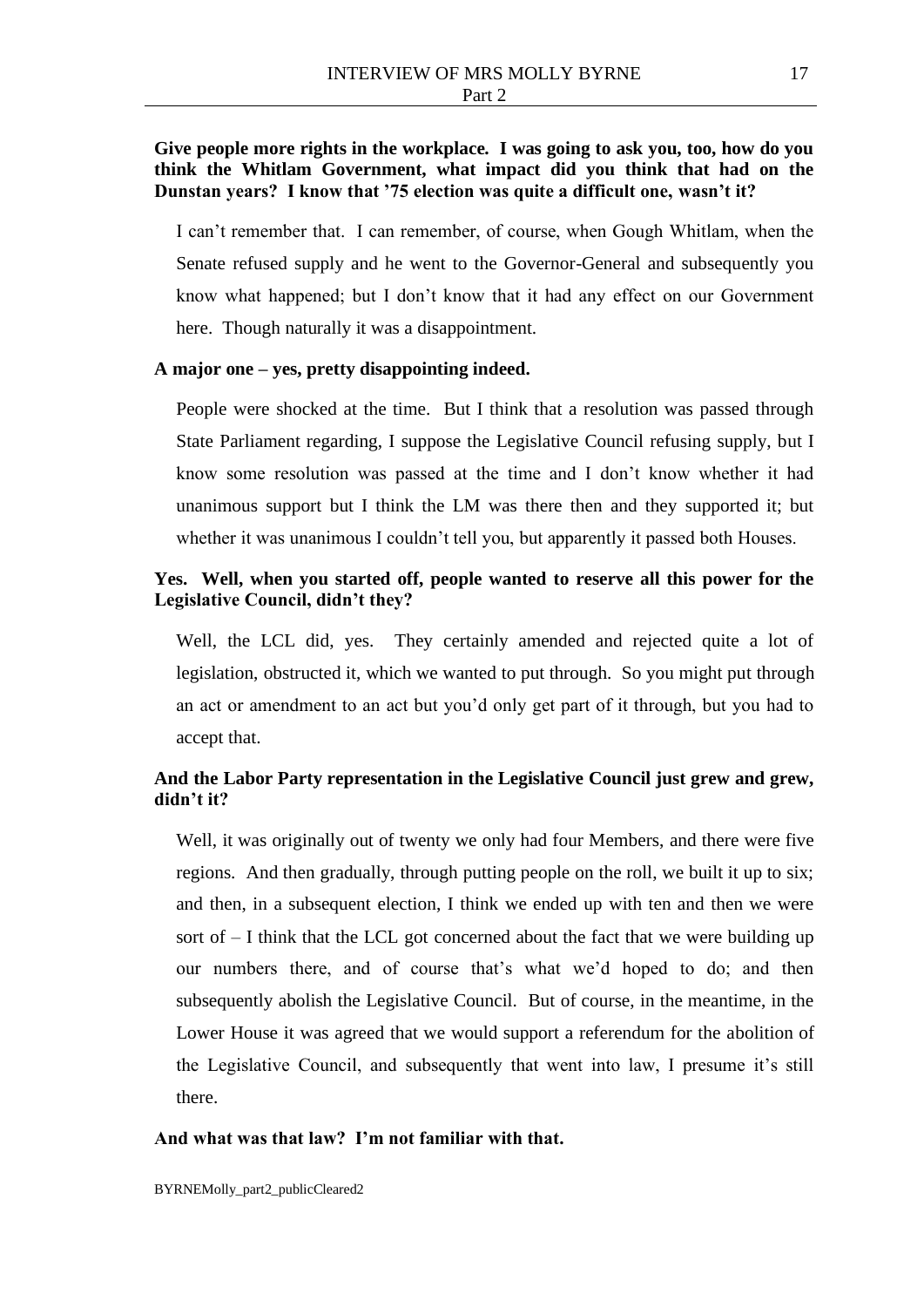Well, that if the Legislative Council was to be abolished, you had to have a referendum of the people to abolish it.

#### **But it hasn't been abolished, so – – –.**

No, it hasn't been abolished. But I'm saying that I don't know whether that law still stands, whether it's still on the statutes, I couldn't say. But even if you had a referendum, you can't be sure what would happen.

### **That's right, which way people would vote on that.**

Because lots of people don't really think that the Legislative Council is important – after all, the Government really sits in the House of Assembly and it's the Minister s and people in the House of Assembly who get most of the publicity and people know who they are.

### **Yes. And Queensland doesn't even have a second House, does it?**

No, I think they abolished it in 1920 and they haven't seen the need, even when the Nationals were in power, to reconstitute it.

## **So I'm just thinking, is there any other things that you wanted to say about your time in Parliament?**

Well, I can say this: that unless you're dedicated I wouldn't suggest that people take it on. Because when I first got elected, as I said, originally I would have done the job for nothing and I didn't even know (laughs) what salary a person received. But after a while you realise that you've got to have money to continue, because you are expected and liked to be patron, be asked to be patron of various organisations, and I found that I had to get a whole new wardrobe of clothes, I had to get an overdraft at the bank to buy a car, and I had to get a part-time housekeeper. And also (laughs) I had to get some new furniture for my house because originally, you see, the office was in my house and sometimes I had a little waiting room there but there were too many people so we had to put them in the sitting room, if you know what I mean, and I had to get better furniture. So what I'm saying is – and there's long hours, quite often I'd work an average, I'd reckon, of seventy hours a week, and sometimes more, and I was pleased to do that because everything I did I felt I was making a contribution to the electorate and to the people that lived there; but what I'm saying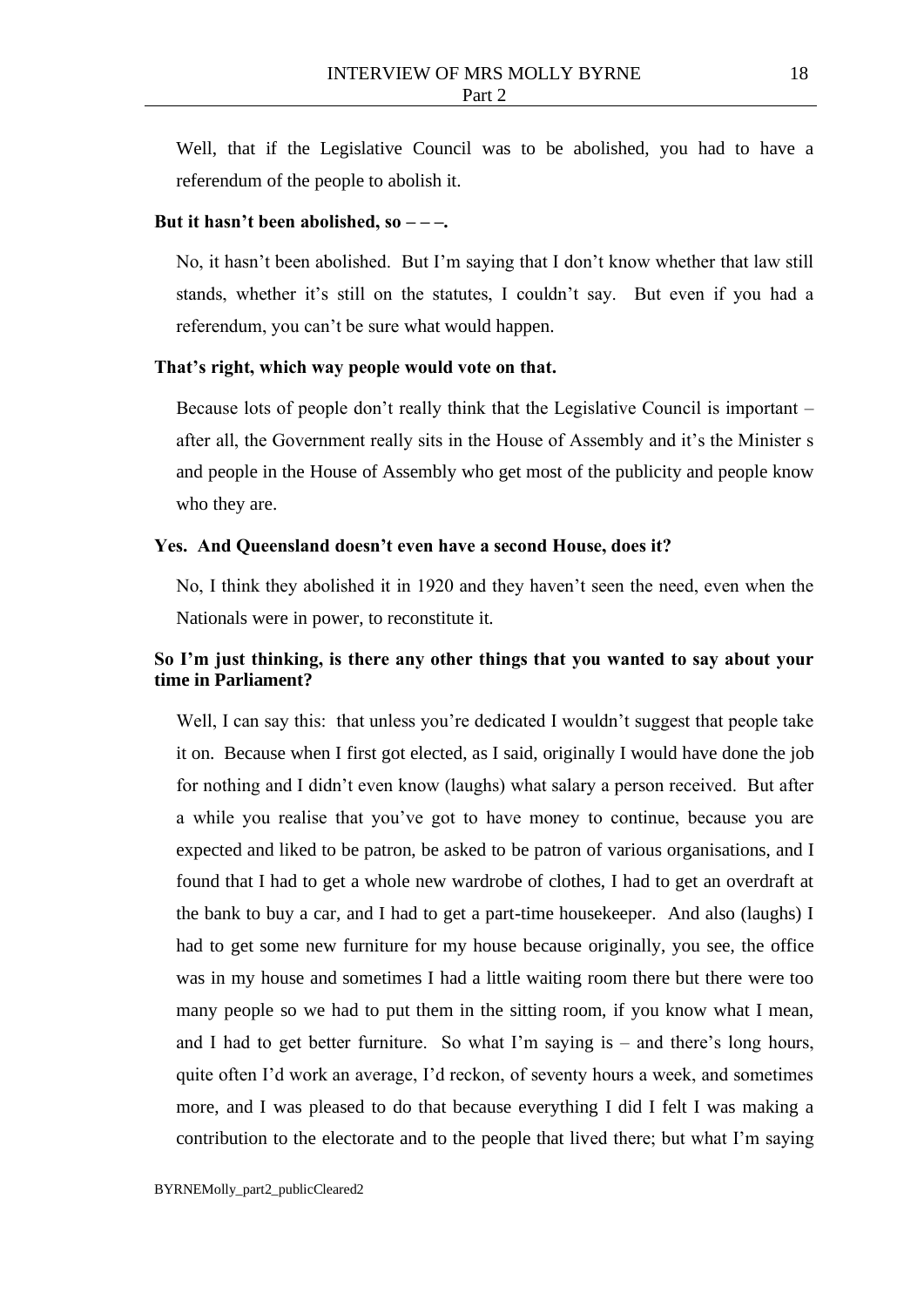is it becomes very tiring after a while and I think that you've got to be really dedicated if you're going to make a success of it. And that applies to the Liberal Members – well, they're not LCL now, they're Liberal Members – as well, because I feel while I was there I know people criticised Members of Parliament but I think it's unjust because it doesn't matter what political party you represent, I found all the Members did their best, as they saw it, for their constituents and for their party.

## **And when we think of Don, he was looking after his electorate and – – –.**

Well, it was difficult. See, probably Gretel helped him quite a lot because he couldn't be there all the time, so I think she made a great contribution to his life and I suppose his children probably helped, too, as they got older.

## **So if your involvement – you were closely involved with him in that first election campaign, and so you were on the State Executive of the Labor Party with him for, what, ten years –**

Yes.

### **– and also around parliamentary matters.**

Parliamentary?

#### **Yes, parliamentary – in Parliament you were also close to Don.**

Yes. So I saw him, not every day, but certainly a great number of days during every year. And I've got a great admiration for him. I think that he helped to make this State what it is now: a place to be proud to live in. And people want to live here, and that did happen at the time we were in government, that some people shifted here because they felt our lifestyle was improving and so they were glad to come to the State.

## **And were some of the reforms that he came up with that members of the Party found difficult to take on, or very controversial?**

Well, I suppose probably the most controversial one of course is always  $-$  still is  $-$  is to do with uranium mining. But that wasn't something that we really had to deal with while I was there. I mean, Don did go overseas and make enquiries about whether it was safe to dispose of the waste, but we really didn't have to make a decision on that because it just didn't come up in our time. But it's something that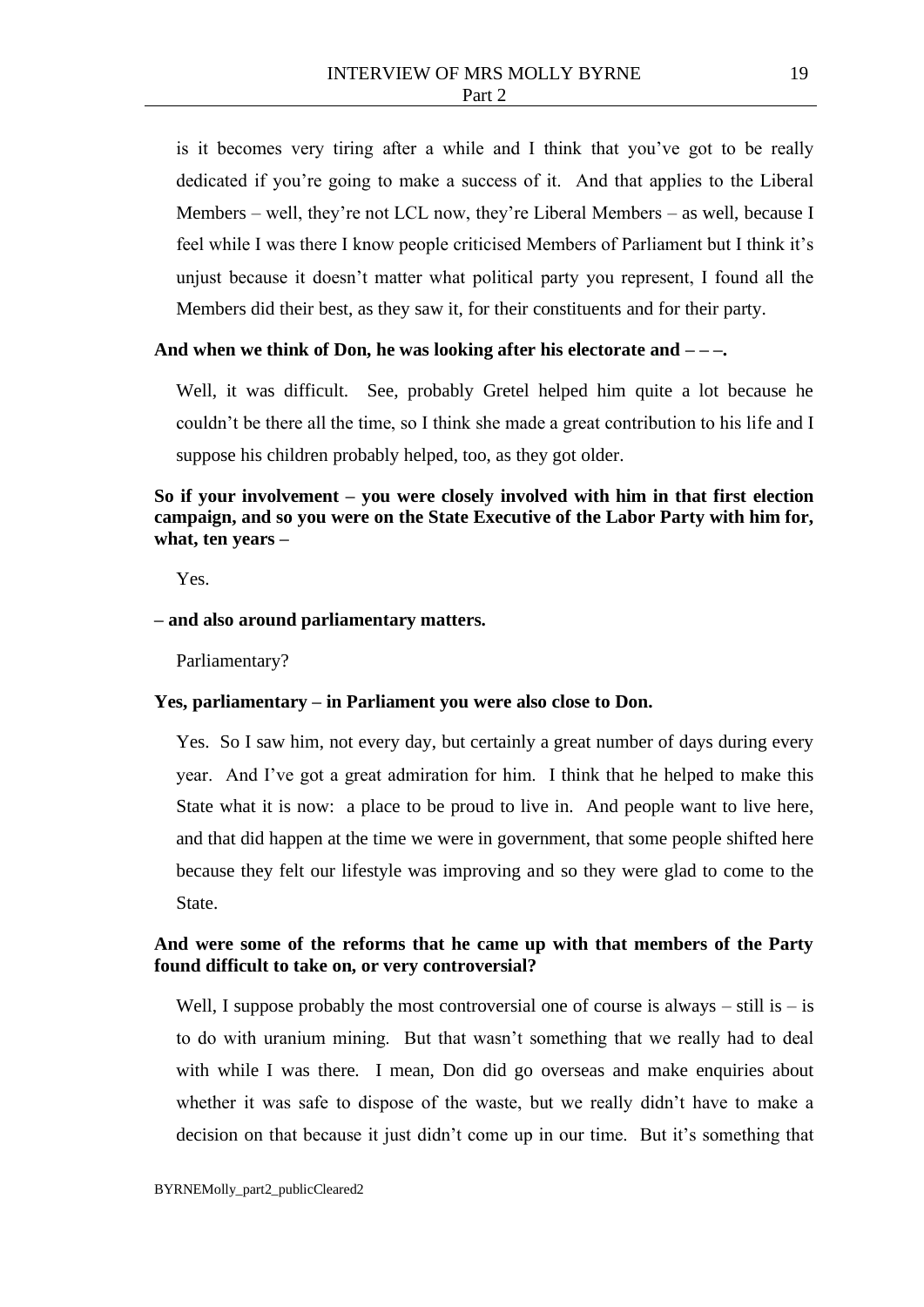people in the Party have different views about. And still have; the Federal Conference is coming off shortly, and that's going to be one thing that's going to be discussed.

## **It certainly is, it certainly is. And which people can be quite divided over, some of those sort of things.**

Yes, well, I think that's going to remain, because people are entitled to their views. I think as long as it's not possible to dispose of the waste safely I think those different views will continue.

## **Indeed. And some of the things that Don did, like the wearing of the pink shorts, how was that received in your electorate?**

It didn't have any effect whatsoever. I can see him now, coming into Parliament in those pink shorts. But he only wore them once. I think he made a statement by it and then after that people felt they could all wear shorts to different occasions if they wanted to. (laughter)

## **So were there any other things that you felt you wanted to say about Don? You mentioned that you felt that his health was affected by this very heavy workload that he had.**

Yes. Apparently that showed up a couple of years before he finally resigned, but he kept going – I suppose he thought that he could overcome it, but he didn't.

### **Well, I might turn that off now.**

Now, you wanted to have a look at all those books.

#### **I'd love to if I could.**

Yes, I've got them all here.

## **Would you be happy if we left this on? Because sometimes when we look at the books it sparks a memory or might spark a question in me. Shall I come up to the table, would that be better?**

What these are, these three books here, they're questions that I asked in Parliament, you see? Over the period that I was there, I'd put in the question and the answer. See, sometimes I might get an answer in writing; I might ask a question and subsequently I might get a letter from the Minister rather than he gave an answer in Parliament. So I've got three books on those.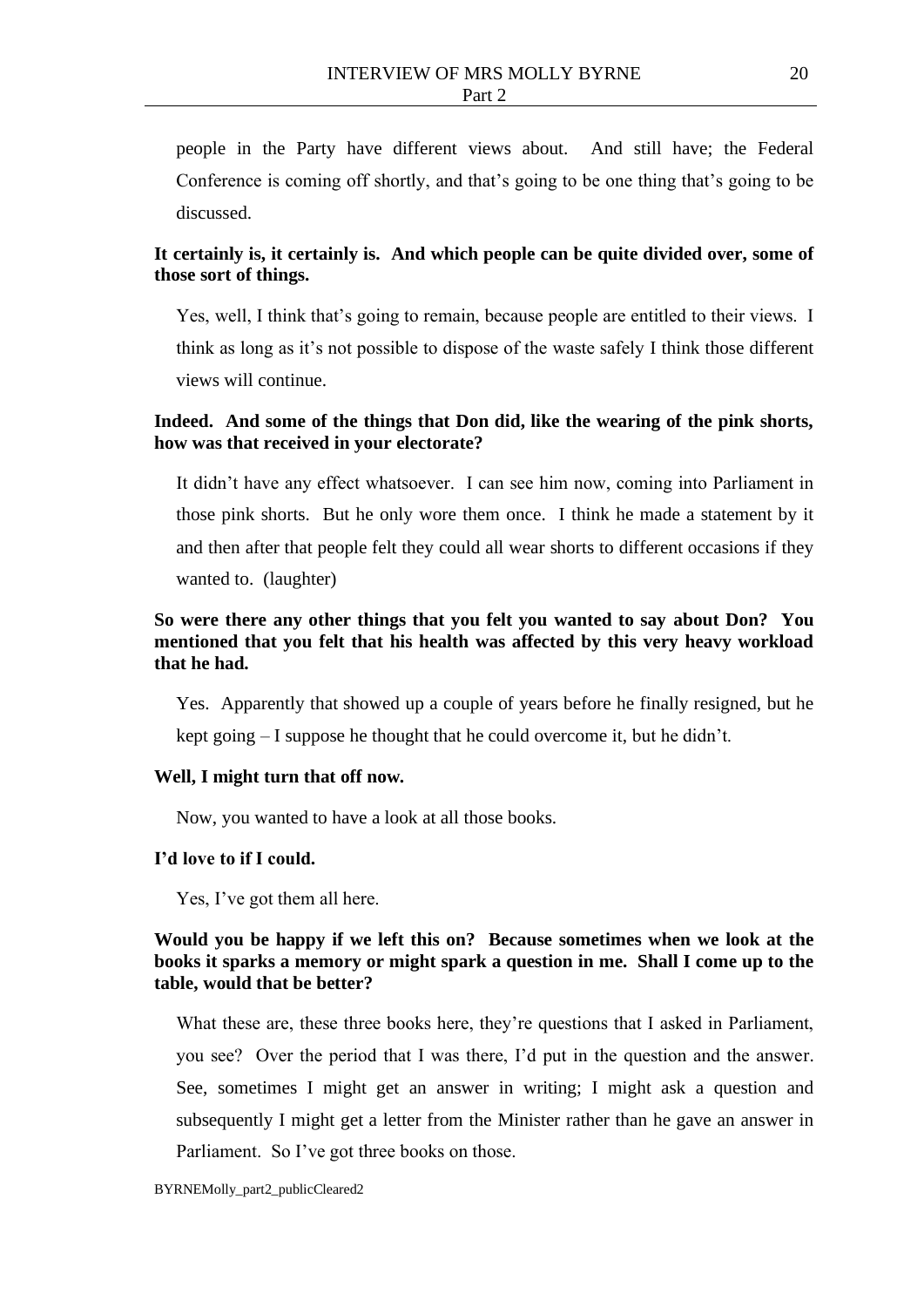### **And I notice you've got who you sent them to, so perhaps who asked, who was concerned about them.**

Yes, that's right. The question had to be to the appropriate Minister, you see.

#### **Yes.** And this is  $-\frac{2}{3}$

And then underneath I'd write who I sent a copy of that to, that question and answer.

### **So people who'd been concerned about that.**

Yes, that's right.

### **Maybe sometimes they were the one that raise it with you.**

Yes, that's right – they might have raised it with me, or they might have been secretary of an organisation, or might have been president of the school committee or the welfare club, you know. Whoever I felt was appropriate I'd send it to.

## **And some of these, that way of dealing with issues in your electorate, was that something that** *you* **developed or that was common, of sending things out, or I think last week you said making a little newsletter?**

I don't know whether the others did the same or not, but that's what I did. (handles documents) This is just, I've got a book that's like articles that appeared in the paper, I used to write a report every week for the local paper at one stage. And then if I got mentioned  $---$ .

### **It's a beautiful photograph, Molly, it's a lovely photograph.**

If I got mentioned in some article I'd put it in here  $---$ .

## **So this was about the question of equal pay for equal work in 1966. (sound of distant jackhammer is audible during silences) So you waited on the Premier: 'A deputation from the Equal Pay Committee waited on the Premier, Mr Walsh, concerning the question of equal pay for equal work.'**

I can't remember, but if it's said there I must have done it.

## **Probably somebody like Jean Pavy would have been involved with that, did you know Jean Pavy?**

I don't know her. But anyway, there's pages in here of different things. There used

to be a lot of balls and that. But in the end it got so much I just couldn't keep it up.

### **This is**  $-\frac{1}{2}$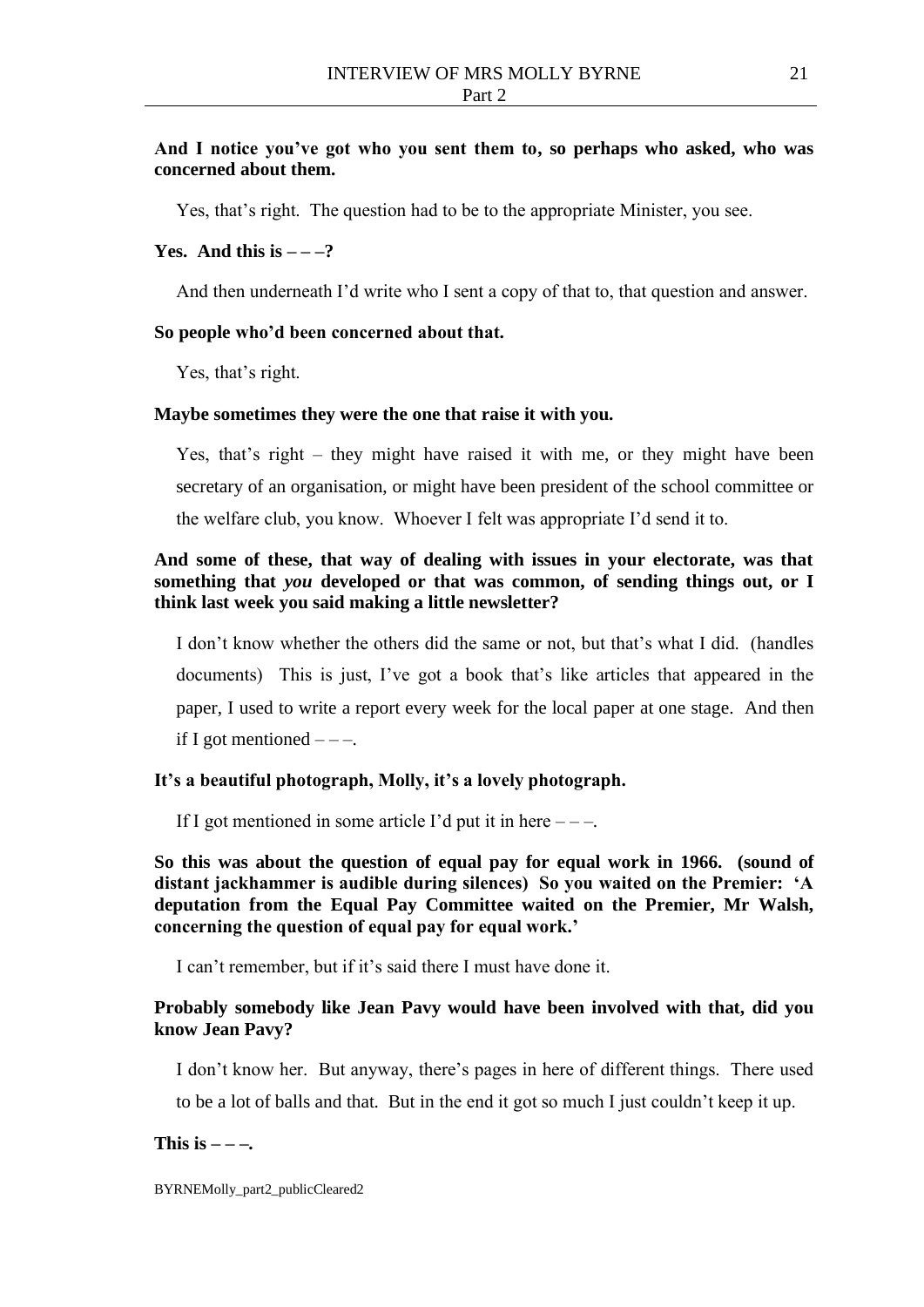My late husband. Good heavens, I forgot about that.

### **So there was some mention that he might actually stand for Parliament.**

Yeah – well, he nominated for a seat but he didn't get preselection.

I don't know what this is. Oh, yes, they put there about me asking all these questions about the Effluent Society, in other words about sewerage, for my electorate.

But in the end I couldn't keep it up and I put less and less in it, but I started off putting a lot in it.

### **Can I just look through this? Oh, this was a testimonial dinner.**

Yes, that was when I got out. There's been a few things since but I haven't kept them all up, which people have asked me to do.

### **So that's when Barbara Weise became Minister.**

Yes, that's right, when she become a Minister.

#### **So you kept getting called out into the electorate.**

Oh, people even now still ask me to go to some functions.

#### **Di Gayler, she was a Member for a while, wasn't she?**

Yes, for one term.

That's my daughter.

#### **You went and had a trip to China, yes. Ah, yes – so this is the Marie Skitch ? – – –.**

They'd got a sort of a Molly Byrne and Marie Skitch  $-1$  don't ..... .....  $-1$  like a campaign fund, and that was about it.

#### **Yes. And so do you remember Marie Skitch?**

No, I never met her. She was still alive, but she was in a home. I should have gone to meet her but I didn't.

#### **Just this one little cutting here. Just trying to get it back in the right place.**

Ah, these were just things – you talk about things to do with housing, you see: anything that was in the local paper or anywhere that I felt might be of interest to my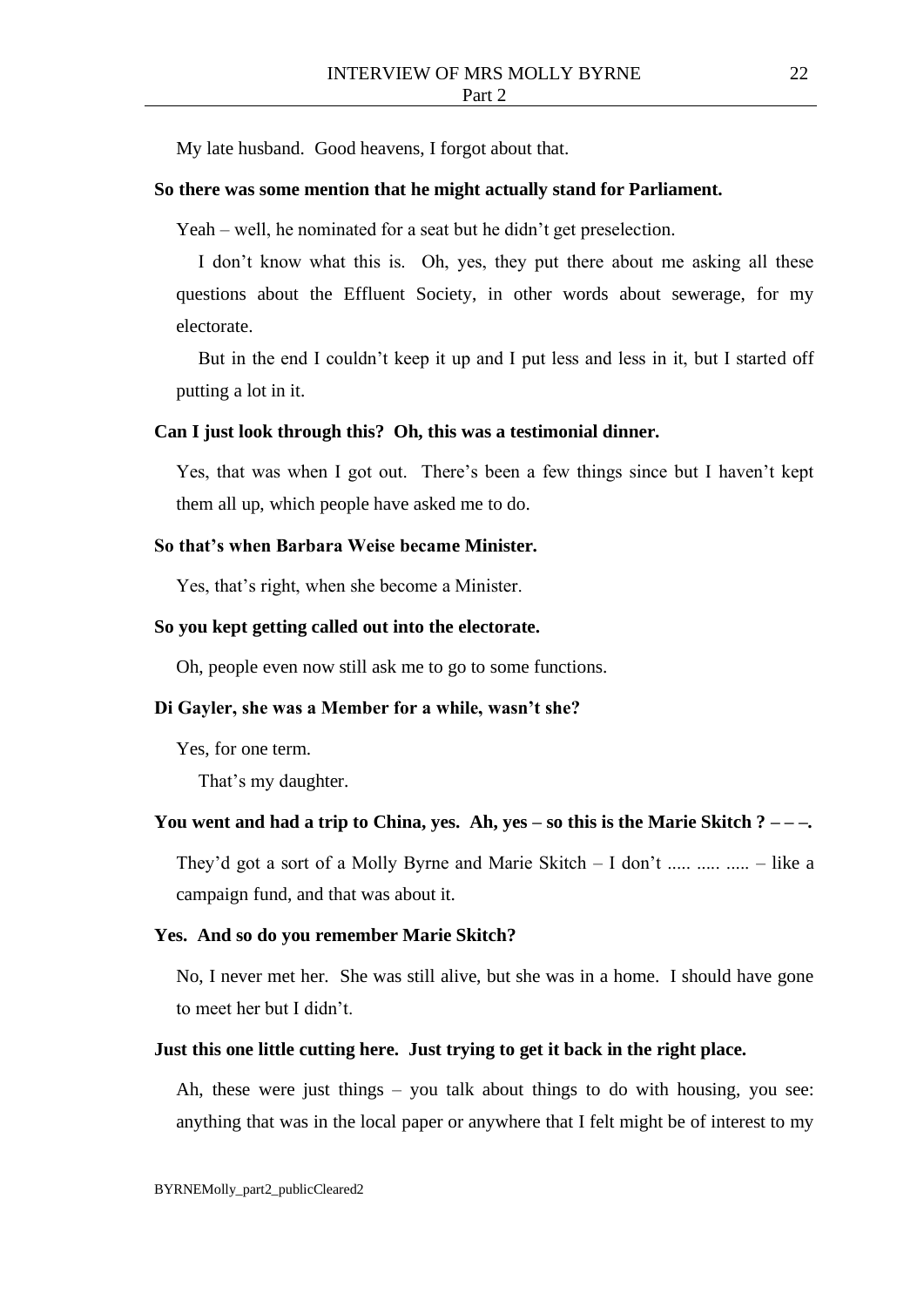constituency – think it's about the homes cracking – I cut them out, you see, and put them in here.

#### **Right, yes.**

See? Lots of them.

## **So this would be like a resource, too, if you sometimes wanted to use it in your speeches.**

That's right, and I could look at this and think, 'Well, I should raise that, or that's of interest, another school' – pages of them, (leafs pages) on and on and on.

### **So it starts before you're in Parliament, even – '63 I saw it started.**

Well, it must have started earlier, then. It goes on and on. I've got a whole book of it. (moves book, leafs pages) That was that one. (moves books) Oh, those two were just on speeches that I gave to local organisations, I'm just starting to put that together, so I don't think you want to look at that so much. But [?where is?] the other one. Oh, yes. Now, this is all election material, what I put out when I first stood. That's to do with houses, and about the hospital. Anyway, that's the other side of it.

### **So that was quite a – 'Nancy Cato meets Molly Byrne' – the novelist.**

'Meet Molly Byrne'.

## **But there wasn't – this was quite a lavish type of brochure for those days, probably, wasn't it? Quite a lot of very detailed – – –.**

I think it was. And this was a written letter I sent out to the constituents, and that was written on my dining room table with Don there and Gretel.

### **So which is the – is that the original?**

That's the original.

### **And then you had it printed up.**

Yes, then it was printed.

#### **Is that the printed version, is it?**

Yes. This is my handwriting.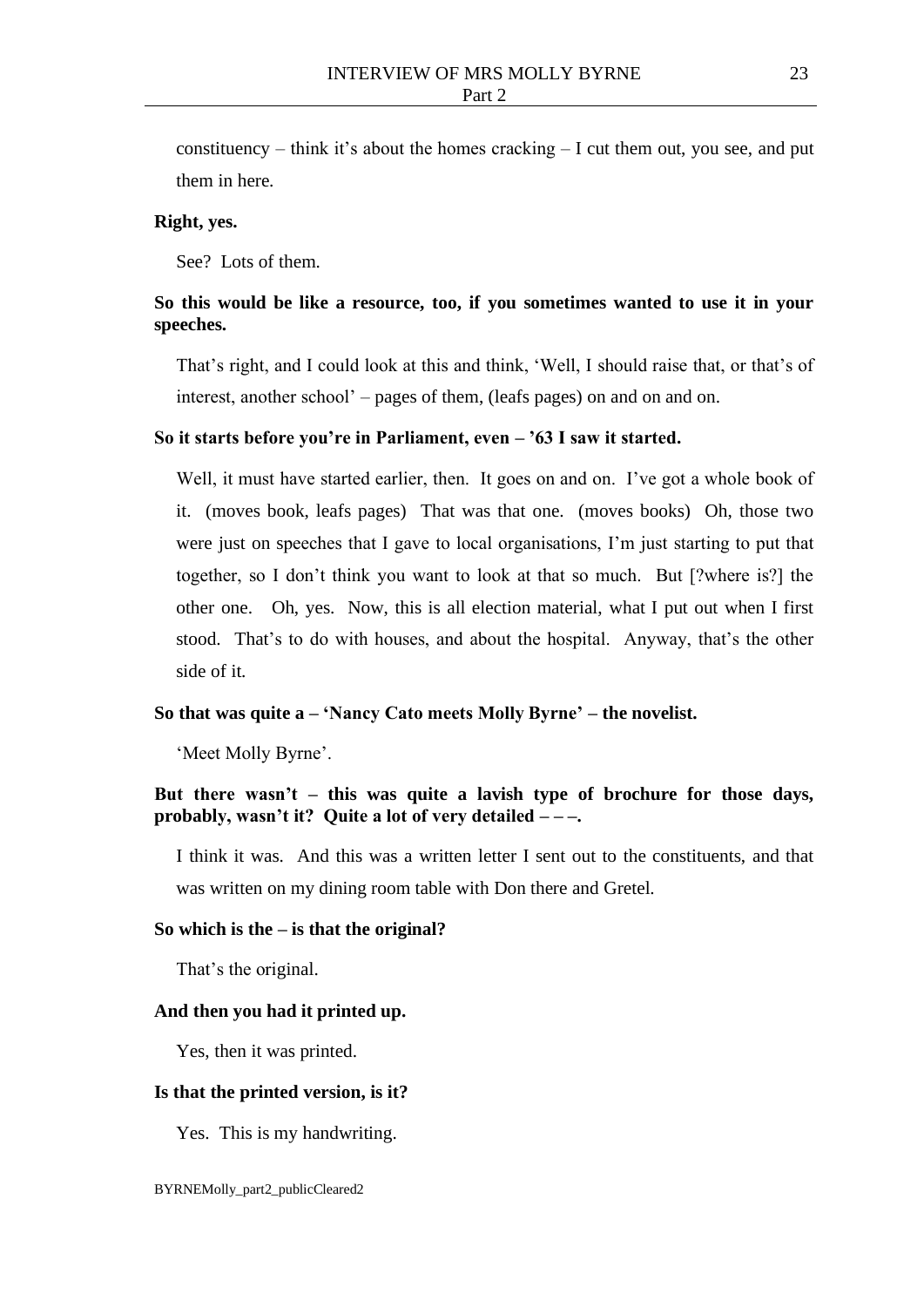### **Oh, yes. And so that was sent out just before that first election, was it?**

Yes, that's right, it was material that went out before the first election.

**And this is the button: 'Playford must go.' Oh, you were lucky, weren't you? Your name was at the top of the card.**

Yes, because then it was in alphabetical order. Now, of course, they ballot for the positions.

This is what my opponents put out.

### **'Social credit'.**

And that's Mr Laucke's from the LCL. Can't remember what was said. I must have thought that was something to put out for some reason, I don't know why. (leafs pages) Then I went on  $---$ .

## **This is 'government apathy over women's rights' – oh, that's an advertisement for a Council of Action for Equal Pay.**

Must have been all come out during the – then he went into the Senate, Laucke. And so I've got this, like all the way through: every election I've got all this material, what I put out and what the opponents put out, and some things to do with  $-$  oh, that was to do with Chowilla.

## **And this was another handwritten type of letter – that was also put out in that form, was it, as election material? Yes.**

I must have. May 1970, I didn't realise I did that. (laughs)

#### **Oh, yes, it's probably done – – –.**

Must have. [?More on the other side?], pages of it. All the comments and things.

And I don't know why I've got them in here, but I've got some things in here  $---$ .

### **And so Legislative Council, what year is that?**

It would be Anne Levy wouldn't it?

### **Yes.**

Norm Foster, Frank Blevins – he was in the Lower House subsequently, I didn't remember they all stood for the Legislative Council.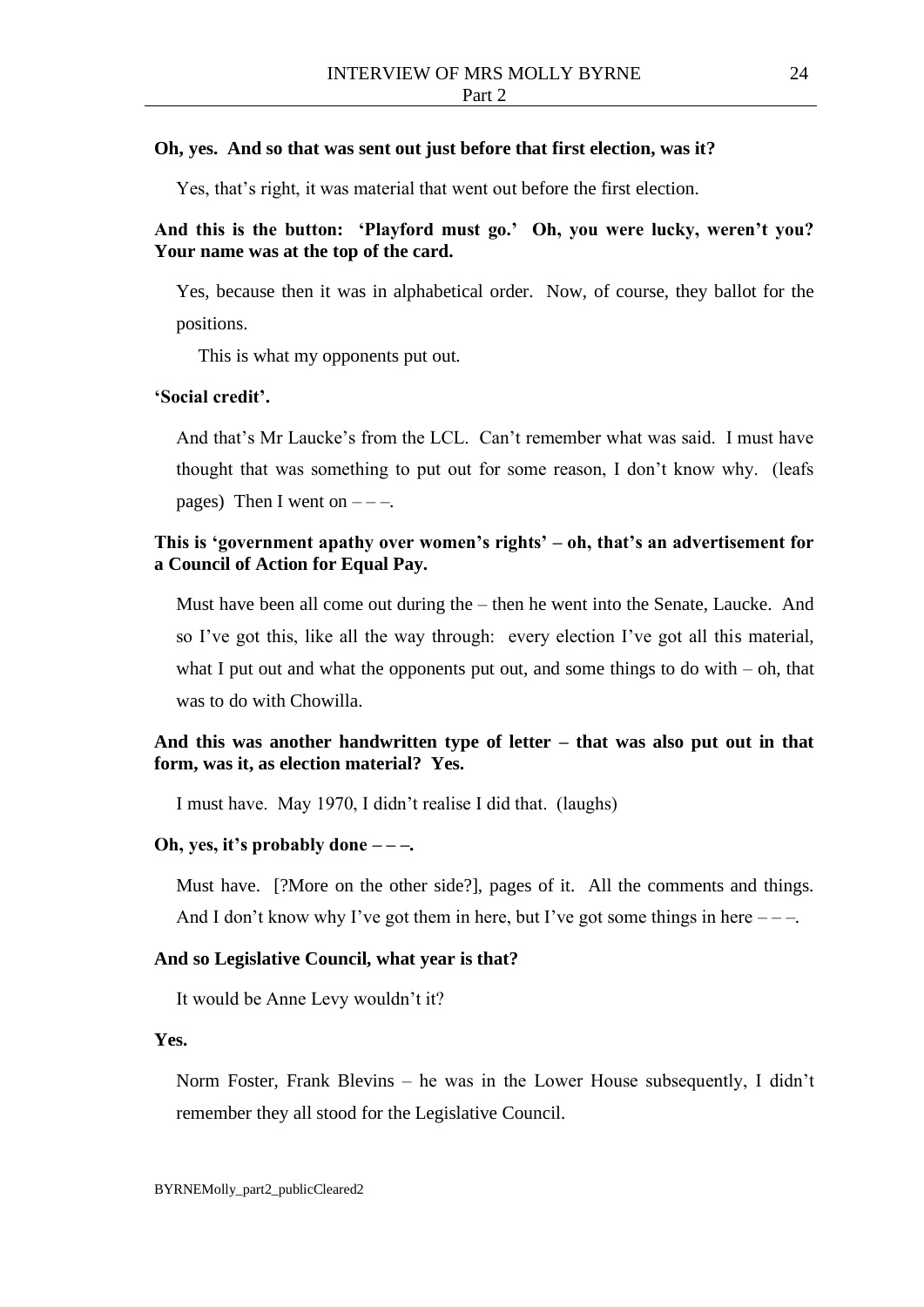### **Chris Sumner, John –**

John Cornwall.

### **– Terry Hemmings.**

Chris Sumner.

## **Let's see, what year would that be? That's '75. So was that when she got in, about that time, wasn't it?**

Yes, Anne got in ten years after me.

### **So that was then the second woman in Labor?**

Yes, she was the second woman on our side. But in the Legislative Council.

## **And were there any more women from other parties in the Lower House by then,**  or were you  $---?$

No, to date there had been only Joyce Steele, LCL who retired in 1973; later,

Jennifer Adamson, Liberal, came in, but I can't remember what year –it was 1977.

## **Yes. She came from a sort of, not exactly the same area, but a similar sort of area, wasn't she?**

Yes, that's right, out in the north-eastern suburbs.

That was Don speaking at the Hindmarsh Building Society.

This was opponents I had and that goes on and on and on, right up to the end.

## **And so who was the candidate – Des Corcoran, that must be this election: who won your seat in the end? Was this Brian .....?**

No, it was Ashenden.

#### **Oh, was it really?**

He stood against John Klunder. Here he is, 'Scott Ashenden for Todd'. I can't remember how long he was there, whether he was there for one or two terms.

#### **And so was he following your – oh, no.**

This is what he put down but I never got around to putting it in because I've run out of pages.

### **Oh, that's great material.**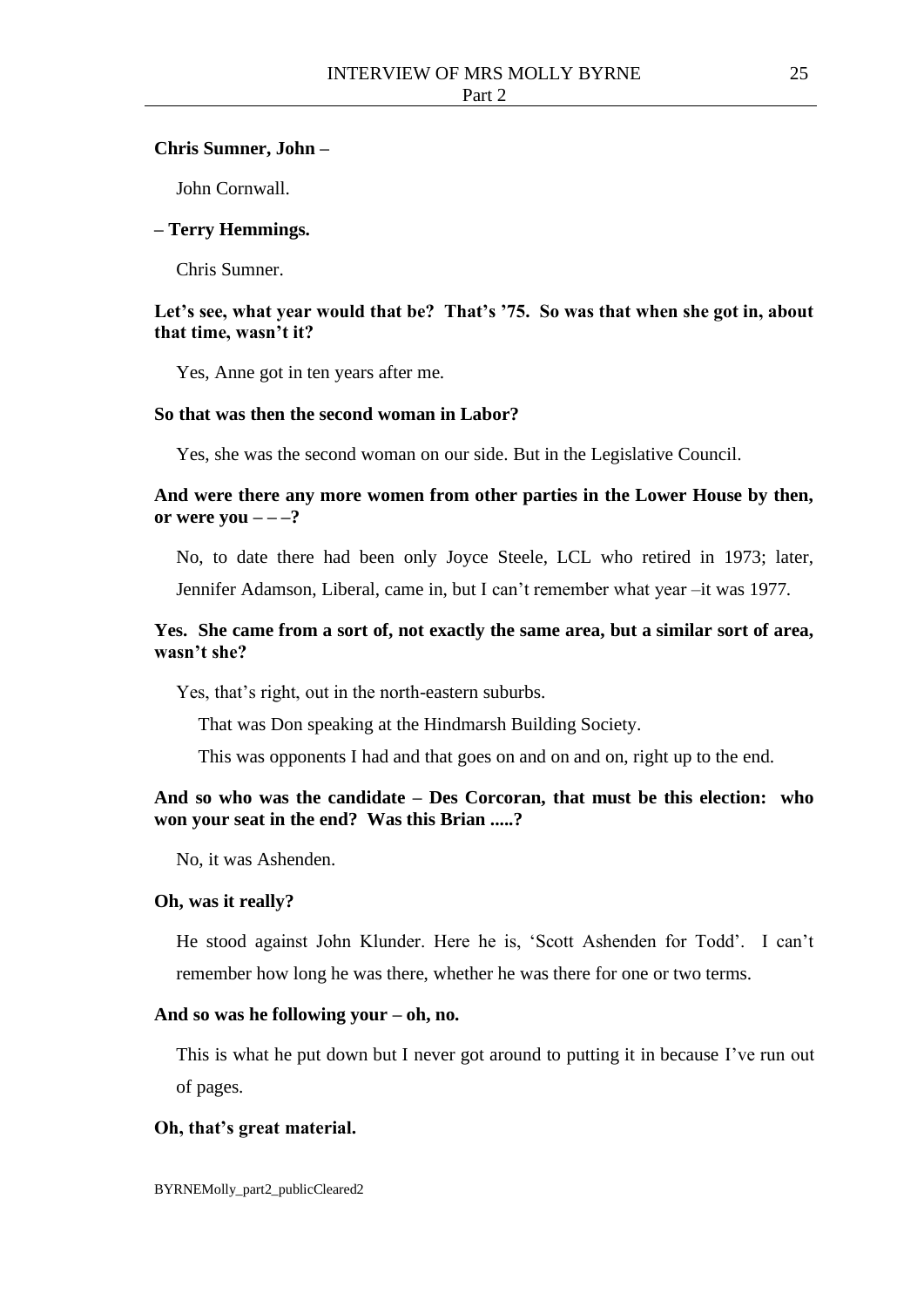I can put a paper  $---$ .

### **And this is the dinner afterwards, is it?**

Yeah.

## **So what's the caricature of you by Bateup?**

I've got that in there if you wanted to see it. I was going to show you the – that was the questions; who is the one – oh, that was it: when I first got endorsement my daughter was two. Then when I subsequently – when I got elected, see there, Jessie was four, and that's Hugh Hudson.

### **So they all – 'women who ousted the Whip': now, what is that about?**

Well, that was - I beat Mr Laucke and he was the Whip.

#### **Oh, yes. Right. And they always represent you as a housewife.**

Yes. (laughs) They put me down as a housewife. Well, I suppose I was inasmuch as I wasn't working for two years.

#### **So you were also involved as a delegate to the United Nations Association.**

I might have been at one stage.

### **President on the Mothers' and Babies' – – –.**

Mm.

## **That's fantastic. That's great. Thank you very much for showing me these. Oh, gosh: 'Deb balls'.**

Yes. Originally, as I say, they had things like that, had balls, but subsequently they seemed to go out of fashion.

## **That's right, they certainly did, didn't they. But they were important fundraising things, weren't they?**

Oh, yes.

## **They're really good. And are you going to put in your speeches to community organisations and things like that?**

Well, I had them just in a box and I've been sorting them out, I haven't finished yet.

I don't say anybody's interested in me keeping them, but still, happen to be there.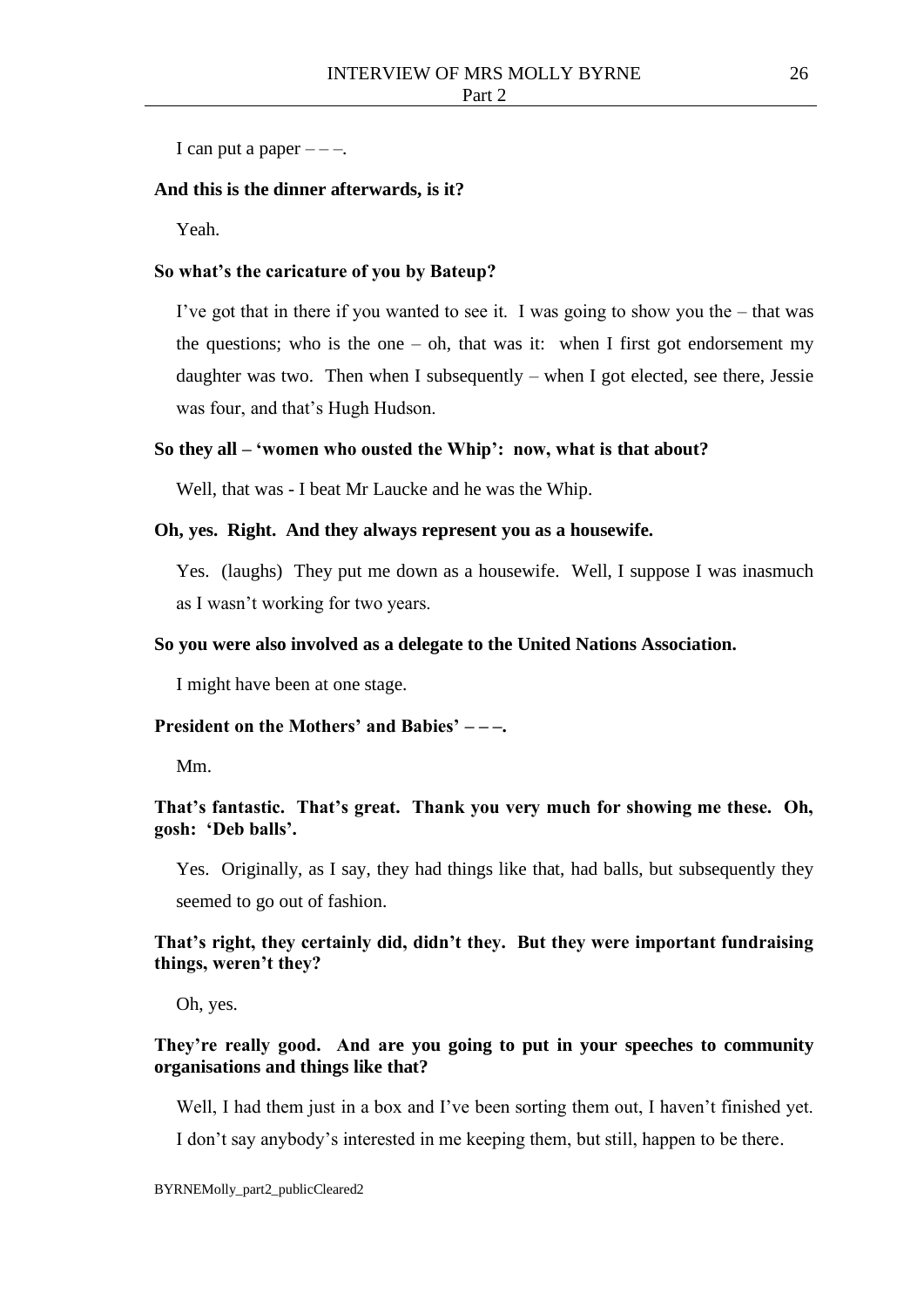**Well, I should think that if you have thought of putting these into a public collection I'm sure that the State Library would be very interested.**

You think they'd want all these things?

**Yes. I actually rang them up to check it out. I said, 'I don't know what Molly wants to do, but if – – –.' And I can find out the name of the people in the State Library. It's Diana Honey or – I was going to say Margaret Southcott; June Edwards – June Edwards, would be the people that do this, come out and see people and**  $-\frac{1}{2}$ 

Write her name down because I don't expect to die tomorrow, but time's going on (laughs) and I might as well, instead of having them here at my house, I might as well give them to them, I think.

### **Would you like me to ask them to ring you?**

Yes, I think that would be the best thing. And my daughter's coming tomorrow and I'll discuss it with her.

#### **Well,** *you* **need to make that decision, obviously, you and your daughter.**

And also I've got a lot of photos, which you've probably got anyhow, like of Parliament – have you got those, when we got elected at first and then  $---?$ 

### **No, not necessarily. Did you take in your own camera?**

No, the official photos. You'd think they'd have them in there.

## **I think they'd have them in the State Library probably, but they probably – what they tend to like to do is if you don't mind showing them to them they may say –**

They can have a look at them.

### **– they'd say, 'Oh, yes, we have,' or, 'Could we check – – –?'**

I can show them to you if you want to look at them.

### **Yes.**

I'll just get them.

#### **Great. Okay, thank you very much. (1:16:02, pause to 1:16:26)**

Have a drink in a minute. I'm just in the process of shifting all the furniture because I've got my daughter – I shall sit down again – got my daughter coming tomorrow.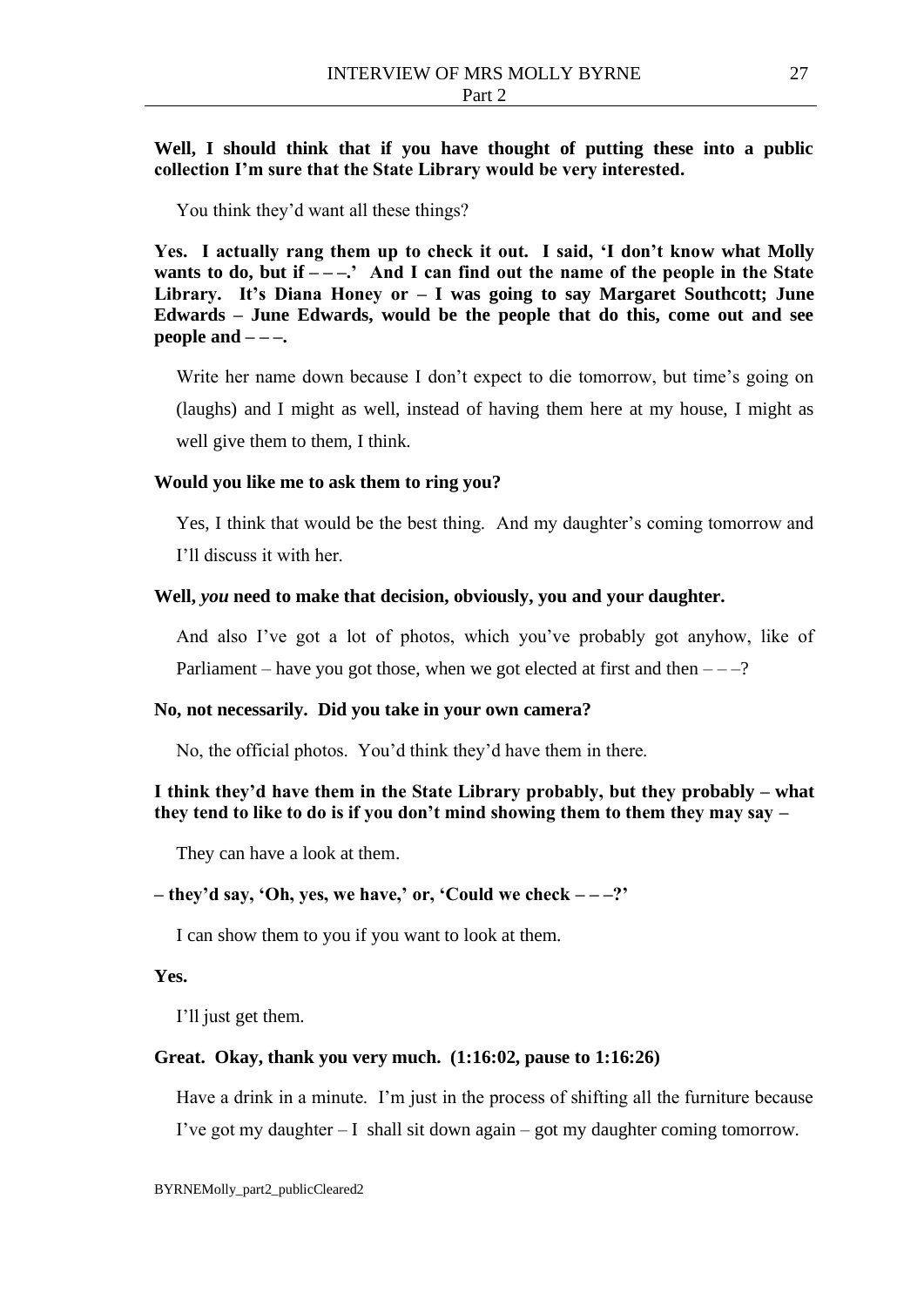### **And you said some of the grandchildren were coming.**

Yes, I'm going to have five grandchildren here tomorrow night.

## **Oh, wow.**

So I've got to shift the furniture to get them in.

#### **If you want a hand or anything before I go, sometimes – – –.**

Oh, no, it's all right, thanks. I'll get that shifted out.

#### **And these grandchildren range from like about one to seventeen.**

One to seventeen. (leafs pages) Now, which is this one? Right, that's a subsequent one. This would have been – this would be before when Frank Walsh was the [Premier]. That would be the first one.

## **Loveday, Corcoran, Bywaters, Hutchens, Walsh, Shard, Dunstan, Bevan, Kneebone' – there you are. So Glen Broomhill was Government Whip.**

Was Glen Whip? Yes, he used to be, because I remember he was always ringing me up at my room, because I used to (laughs) go up there and work and he used to ring me up. I always told him –

### **Say, 'Get down there!'**

– I said, 'You always ring me because you know where you can find me!'

### **You weren't Deputy Whip or anything like that, were you?**

No, I never had any position. ..... ..... election 1970.

### **They seemed to always strategically place you beautifully in the middle –**

Yes, (laughs) in the centre.

## **– in between – and some of the people weren't there, they put their little photographs up the back.**

Yes.

#### **What's this photo?**

That must have been, I suppose – we had another election in '73, didn't we? That's probably it, I suppose. It hasn't got the date on, though.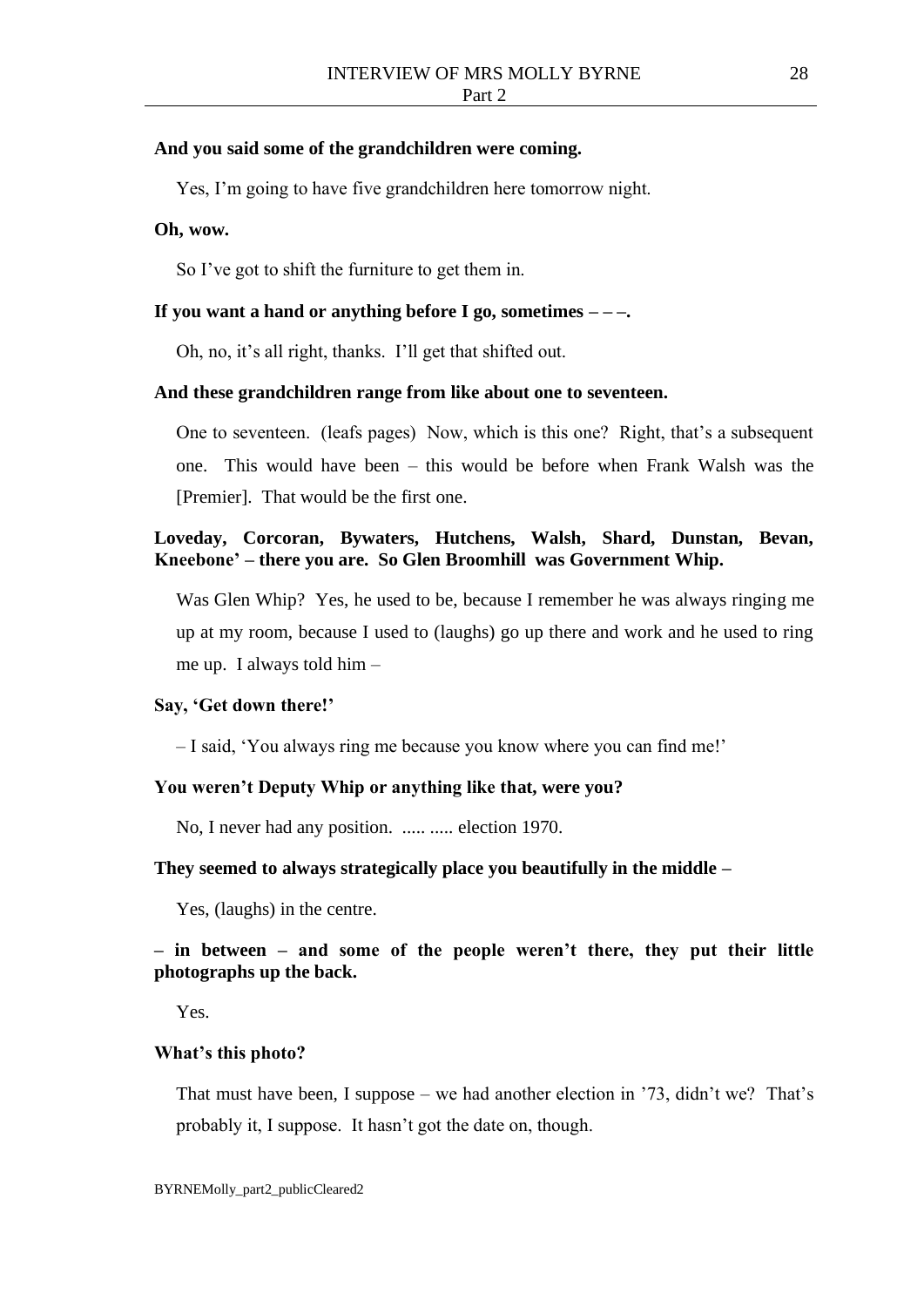## **It's got Peter Duncan in it, up there. And there's Bannon, a youthful Bannon at the back.**

That's just when Gil Langley got made the Speaker, it just shows our side sitting there.

### **And did you always sit in that seat there?**

I usually was there, yes, I think so I could easily get out.

### **And here's somebody in a safari suit – that's Hudson, isn't it?**

Yeah, that's Hugh.

### **Another safari suit.**

There's that Gavin Keneally, I think.

## **I think early on you were dependent on – you were a dependent on Stott, were you, an Independent, first up, in the first Parliament?**

No. Our first Speaker was Lindsay Riches. But then I think it was Hall that was dependent upon Stott.

### **That was it.**

That's all I've got.

## **And, Molly, after you left Parliament, what did you do then? Have a big holiday, I suppose.**

Well, I did, I suppose. But I got put on several boards, *et cetera*. I became a member and latterly Chairperson of the Tea Tree Gully Community Health Service and I was on the Controlled Substances Advisory Council, that was to do with health. And then I got put on, I think they called it the Electricity Reticulation Advisory Committee, to do with the Electricity Trust. They later altered this, then I became Chairperson of that. And then, regrettably, (laughs) I got put on the State Bank Board.

#### **It was a bit of a poisoned chalice in the end.**

Yes, it turned out to be that.

### **How long were you on the Board?**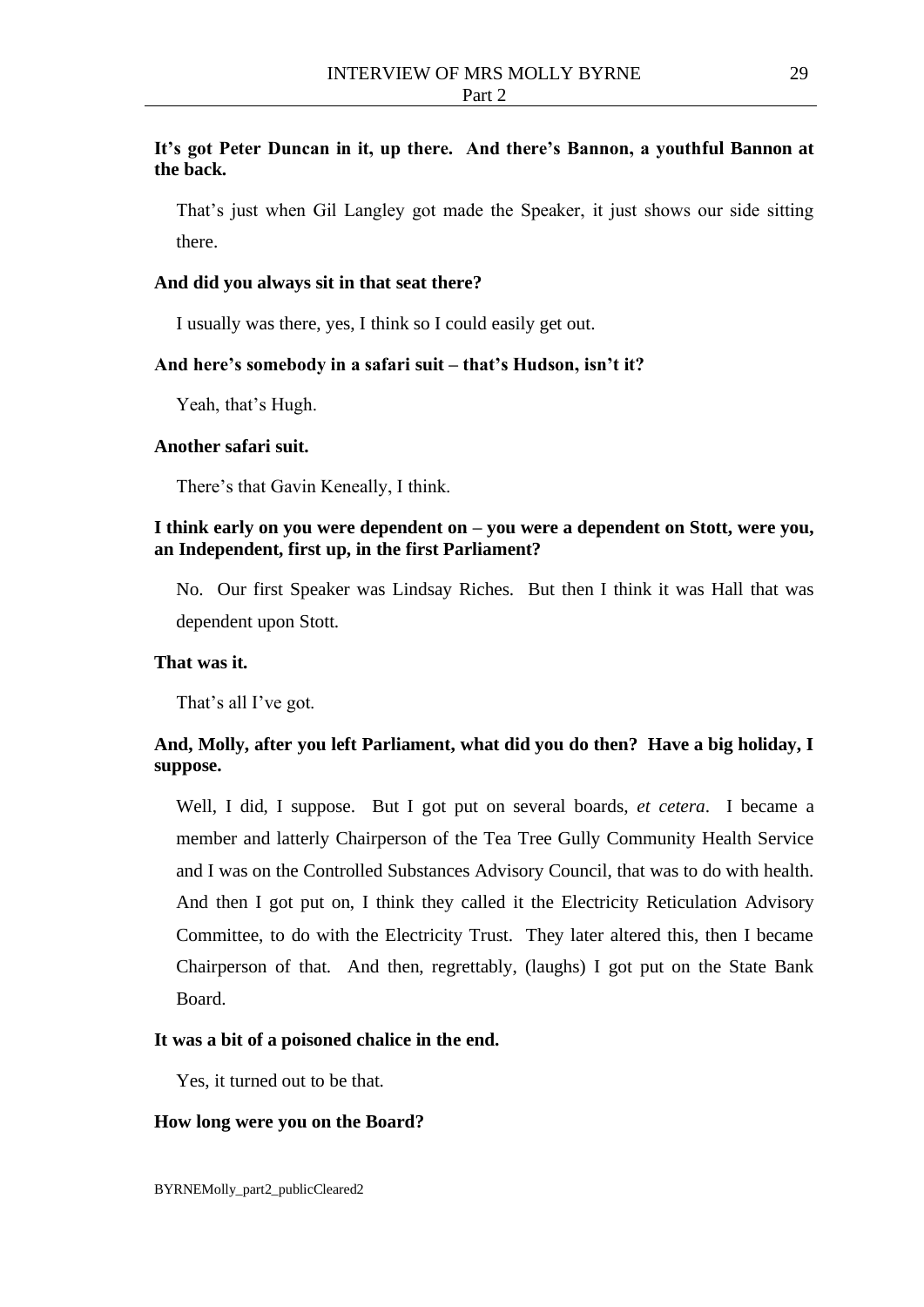I think about three years. So that part of my life – I was very stressed over all that, I might say. The only reason I feel that I kept going was I never read the newspapers, I didn't look at the television at night. I had to shut all that out of my sight. And for a while I just felt that I was going to end up with nothing, out on the North East Road, just with my mother and my dog. But the reason I kept going was because I knew I was an honest person and I hadn't done anything dishonest.

### **Of course, yes. And after that ended – – –.**

And during that period, too, I went to Flinders University as a mature age student. But I gave it up, actually, I never completed  $-$  I was doing an Arts degree, I was getting very good results too – but I gave it up because I got involved in this State Bank business and I had to peruse that many documents, I used to spend weekend after weekend looking at them and I was so stressed I couldn't continue.

#### **Because you felt things weren't going the right way when you were on the Board?**

Not really. Not until near the end. Not originally, no.

### **So was Marcus Clark involved when you first went into the Board?**

Yes, he was the Managing Director. But he was appointed before I ever got on the Board. I went on the Board when Don Simmons died and I took his place. But it was customary to have a former Liberal and a former Labor person on the Board, that's how I got put on the Board. And I think they felt – John Bannon appointed me to the Board and I think they felt they were doing me a favour at the time; but it didn't turn out like that, for John or for me.

## **Before it came to that sticky end, did you find that interesting, being on the Board, and being involved in that sort of work around banking, and reading all those documents? Or is that hard to dissociate that from the end of the Bank?**

I think it is.

## **Not surprising. What year did you stop working with the Bank, then? What year was that?**

I couldn't tell you, really. It was about 1991.

### **Anyway, what I'm trying to say is what did you do after that, Molly?**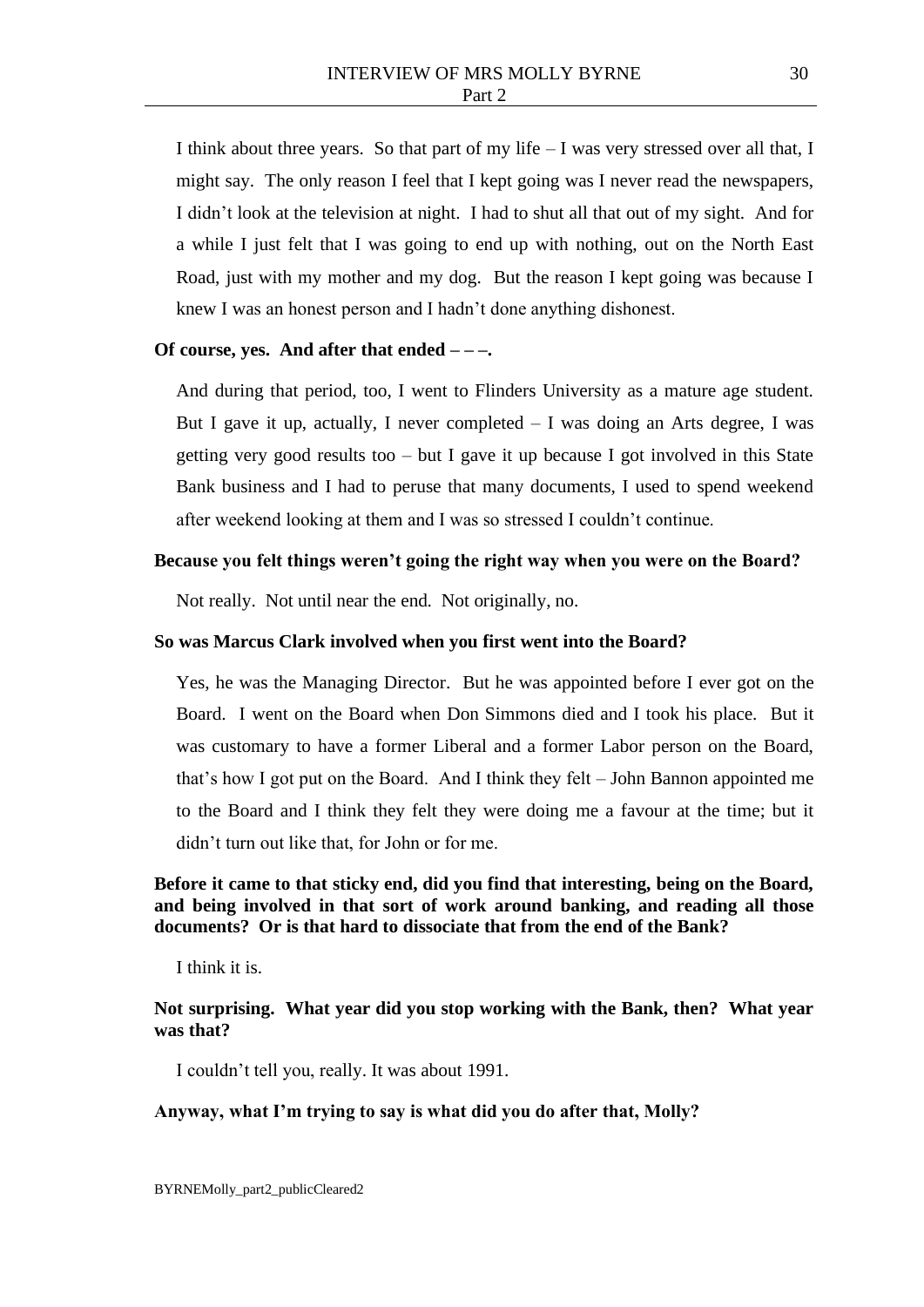Because of that – I think I was still on this committee for the Electricity Trust, but, as I say, they altered the name to the Powerline Environment Committee– and I resigned from that, and after that I never got put on anything else.

### **So in a sense you retired at that point.**

Well, I did, because I never – I didn't seek to get on these things in the first place, but I wasn't asked after that. But for a long time it was hard even to talk about it; (laughs) I find it hard now. But it probably was the worst time of my life. Because if you feel that your integrity and character is besmirched – that's how I felt about it, but I couldn't do anything about it: I was there, and I had to take responsibility with the other directors.

## **And certainly when you were a local Member, as you said, you'd worked very hard all those years where you could possibly assist the constituents with their concerns and they came to your door, so you'd spent a lot of years doing that.**

Yes, that's right. But I think time's a great healer –

**Yes, it is.**

– and now I can talk about it. But I couldn't then; I can't now without feeling pretty sad about it. But I happened to be involved in it. But I think most people have more or less put it behind them now. It occasionally still gets mentioned, I hear it mentioned on the radio and TV sometimes, but most people don't know what it's all about now.

**Yes, exactly. And it seemed to be an era, didn't it, with those sorts of things happening in some other States as well.**

Yes, that's right, that was it.

## **Yes, it certainly was. Well, is there anything else that you wanted to say, Molly, thinking back over this career?**

I might think of something later and then we can add it to what I've said, but I can't really think of anything else right now. Except I suppose I can say that I was very fortunate to have this experience. I don't know why it happened to me, but it just did.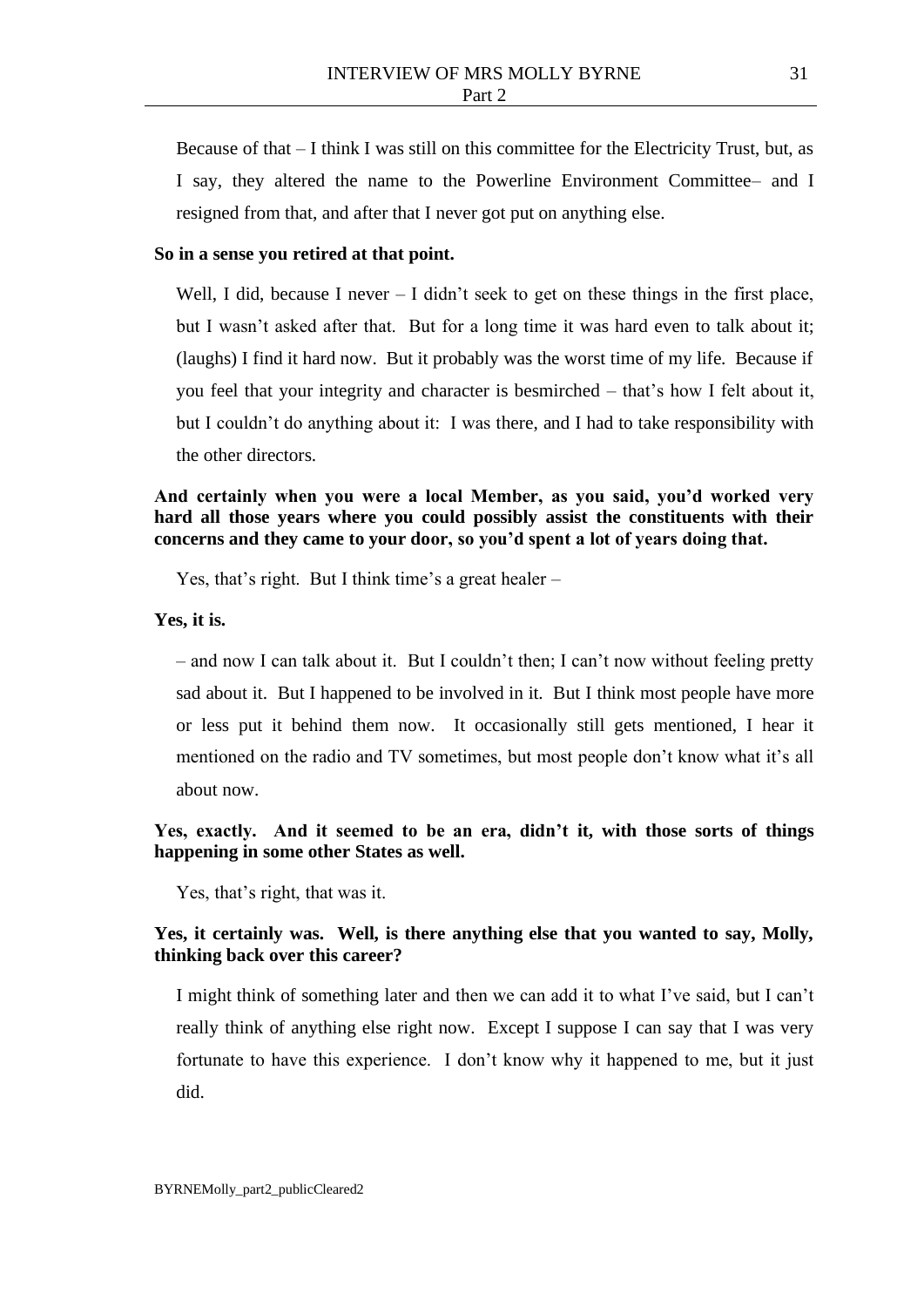## **Yes – I was remembering your reading what your father said: he said something like, 'Molly, in this life you don't get offered many things like this.'**

No, that's right. So I was very fortunate, really, I suppose I was in the right place at the right time. It could have been somebody else.

## **Yes. But also you mentioned that – was it Doris Cameron said to you? – you could make a speech at the drop of a hat.**

Yes, that's right.

## **Do you ever remember your first speech that you ever made?**

No, I can't. Probably to an ALP Sub-Branch, I should say. I can't really. I suppose these things happen gradually, don't they.

## **Yes. Sometimes you have to stand up and read the minutes and it's just reading something or whatever, and then it probably grows from there.**

Yes, I think so. I think you start off with experience in organisations and it just develops from that, but you don't really realise it's developing, it just happens.

## **I know one thing I was thinking of asking you: did you have any links with Labor women in other States?**

Once I got into Parliament I did.

### **Like with who?**

I met Evelyn Barron from the New South Wales Legislative Council, she came over; and I can't think of her name, Ruby Hutchison, she was a Member over in the Legislative Council in Western Australia. I also met another woman Member, she was in the Queensland Parliament. So I met those three Labor women.

## **Nowadays there's things like Emily's List and Labor Women to sort of really develop networks between these women.**

Yes, that's right, I think there's more visits and people got to know Members from other States and women who work for the Party, but it didn't seem to happen much then.

**No.**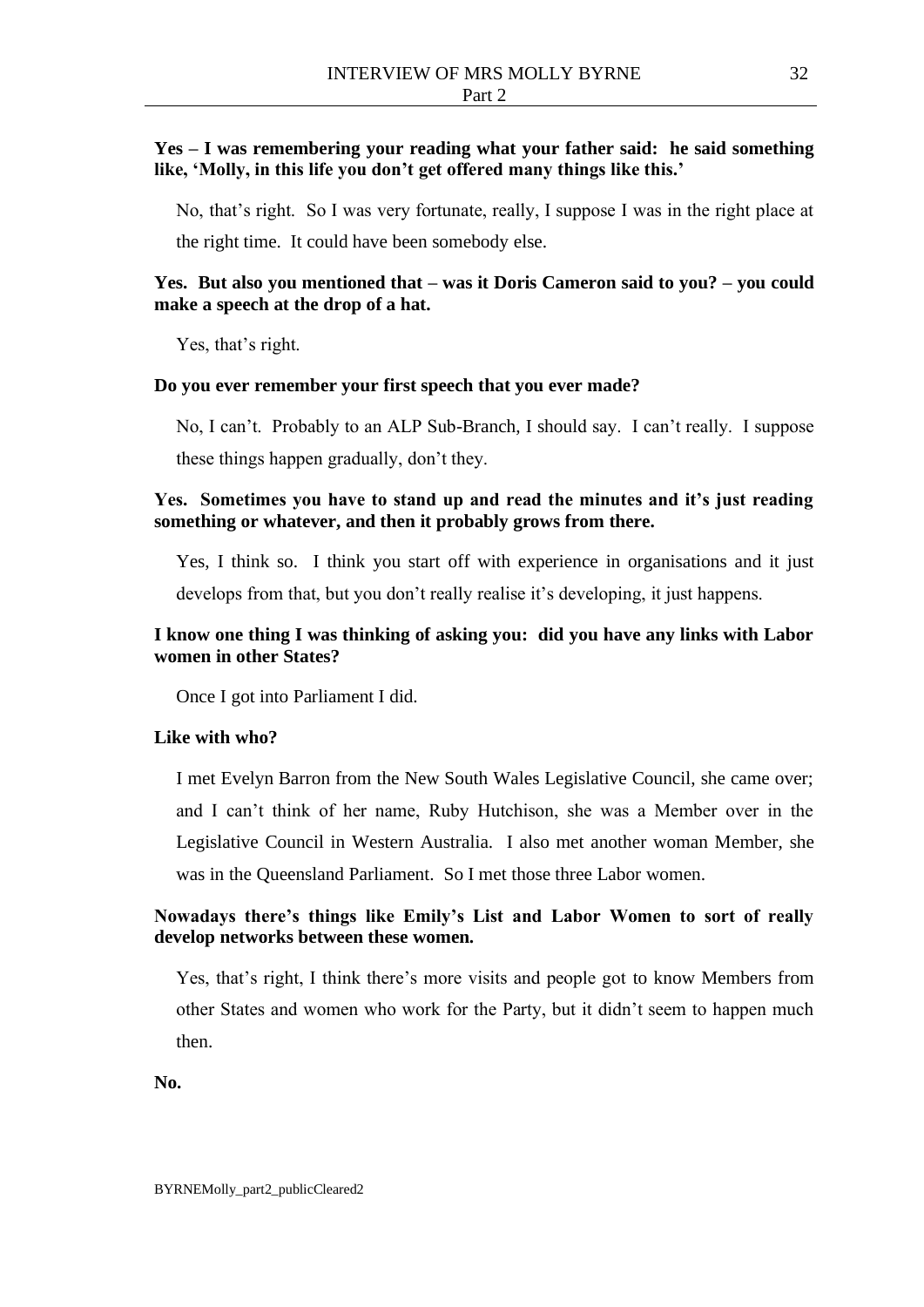I only met them, say, because they came here or I visited those States, and if I visited a State I usually went to Parliament House and that's how I'd meet some of the Members – not just women, but men too.

### **So like if you were on a holiday, for example.**

Yes, I'd be on a holiday and I'd go and meet them.

### **And did you ever go to Federal Convention?**

Never. I was not on that. Oh, I've been as a visitor, but I was never a delegate.

## **Yes, you've been as a visitor to Federal Convention – when you were on the State Executive, or**  $---?$

I can't say exactly when, but I can remember sitting in on a Federal Convention, but it was here in Adelaide; I don't think I went interstate.

## **And one thing I just wanted to ask you: that period that you were in Parliament was when the Women's Movement was quite influential and busy – looking back, can you see, what great changes did really strike you over those years? Or do you think women's position is much the same still?**

I think the Women's Electoral Lobby was quite prominent then and I think they had an influence, too, on some of the legislation. And also I think some of the wives of some of the Members had an influence on their husbands, too. (laughs)

## **Yes – well, that's the sort of unofficial channel that people don't often notice, do they?**

No. (laughs) But I'm sure that did take place.

### **And Gretel, do you think she had quite a lot of influence on Don?**

I couldn't say, really. But I don't doubt that she did, but I never really witnessed it.

But she had a very good brain of her own, so I'm sure that she would have given him her opinions on things.

## **And she was, as you said, important in the Norwood electorate. You said she was important in the Norwood electorate.**

Oh, yes, she was very important. And he says that in his book, he gives thanks to Gretel.

#### **I went to her funeral last year, actually.**